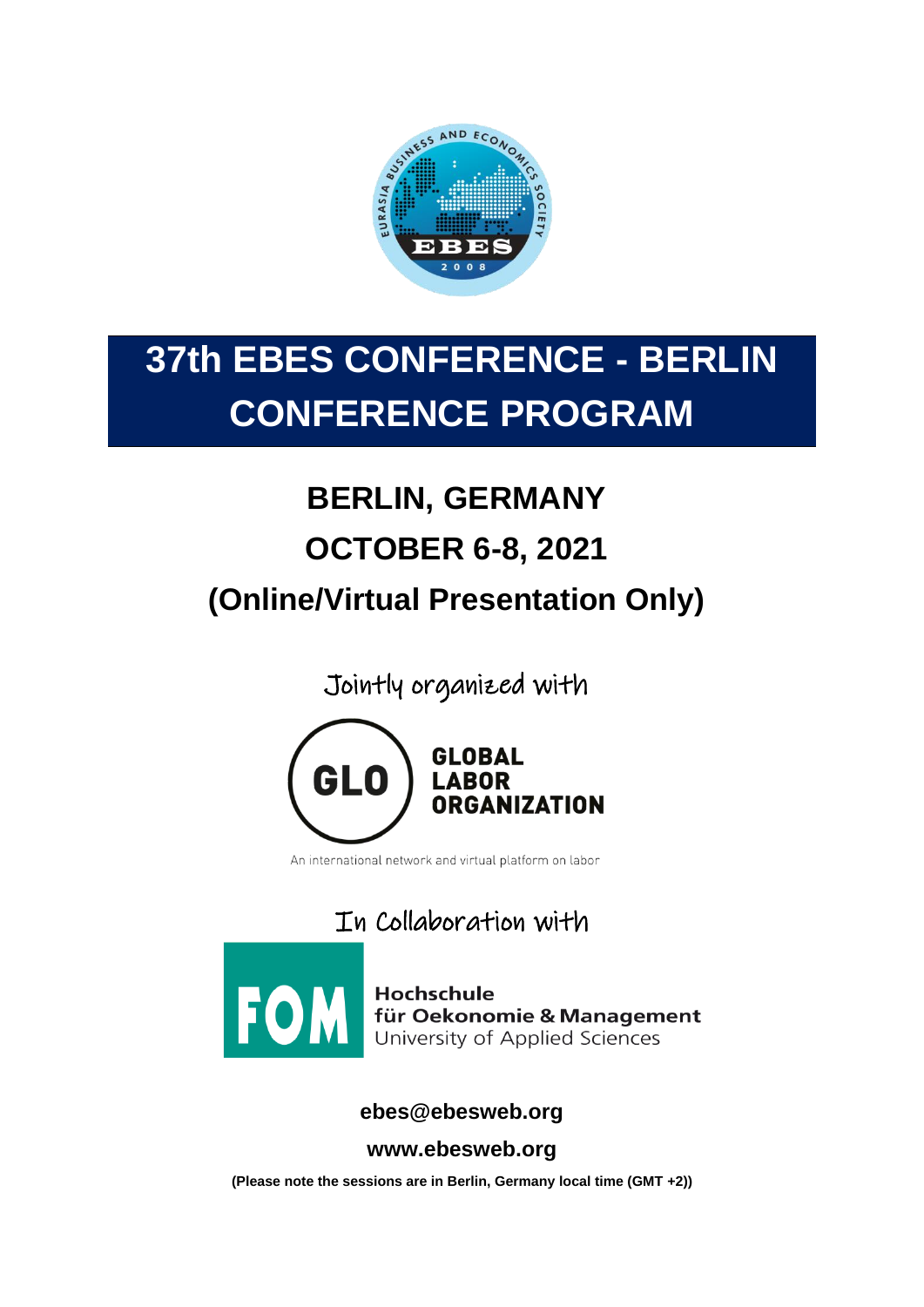## **CONFERENCE PROGRAM**

### **WEDNESDAY, OCTOBER 6 (DAY 1)**

**WELCOME SPEECHES: 09:00-09:20**

**Room:** Z-Room 1

Mehmet Huseyin Bilgin, *Istanbul Medeniyet University* & *EBES* & *GLO,* Turkey

Manuela Zipperling, *FOM University of Applied Sciences in Berlin* & *GLO*, Germany

Azita Berar Awad, *Graduate Institute of International and Development Studies, Geneva* & *GLO*, **Switzerland** 

#### **OPENING LECTURE: 09:20-09:45 The Future of Global Mobility**

**Room:** Z-Room 1

**Moderator:** Mehmet Huseyin Bilgin, *Istanbul Medeniyet University* & *EBES* & *GLO,* Turkey

**Speaker:** Klaus F. Zimmermann, *UNU-MERIT,* Netherlands & *Free University Berlin* & *EBES* & *GLO*, **Germany** 

#### **BREAK: 09:45-10:00**

#### **DAY 1 - SESSION I: 10:00-12:00**

#### **INVESTMENT & RISK MANAGEMENT**

**Chair:** Ender Demir **Discussant:** Taufiq Choudhry, *University of Southampton*, U.K. **Room:** Z-Room 1

*A Novel Approach for Trust Funds Performance Ratings by Weighted Average Selection and Timing Performance Measure*

Sagi Akron, University of Haifa, Israel; Doron Nisani, University of Haifa, Israel; and Mahmoud Quadan, University of Haifa, Israel

*Forecasting BIST100 and NASDAQ Indices with Single and Hybrid Machine Learning Algorithms* Cemile Özgür, Istanbul University, Turkey and Vedat Sarıkovanlık, Istanbul University, Turkey

*Portfolio Optimization Strategies Using Performance Ratios under Systemic Risk: A Comparison among Selected European Equity Markets*

Giorgio Valentinuz, Università di Trieste, Italy; Massimiliano Kaucic, Università di Trieste, Italy; and Rosario Maggistro, Università di Trieste, Italy

*RQ-CAViAR. Realized Quantity Extended CAViAR Models and Their Application* Pit Götz, Martin-Luther University Halle-Wittenberg, Germany

*What If Beta Is Not Stable? Applying the Kalman Filter to Risk Estimates of Top US Companies over the Long Time Horizon*

Ewa Maja Feder-Sempach, University of Lodz, Poland; Wiesław Debski, University of Lodz, Poland; and Piotr Szczepocki, University of Lodz, Poland

*Responsible Investing: ESG Ratings and the Cross-Section of International Stock Returns* Nusret Cakici, Fordham University, U.S.A. and Adam Zaremba, Montpellier Business School & Poznan University of Economics and Business, France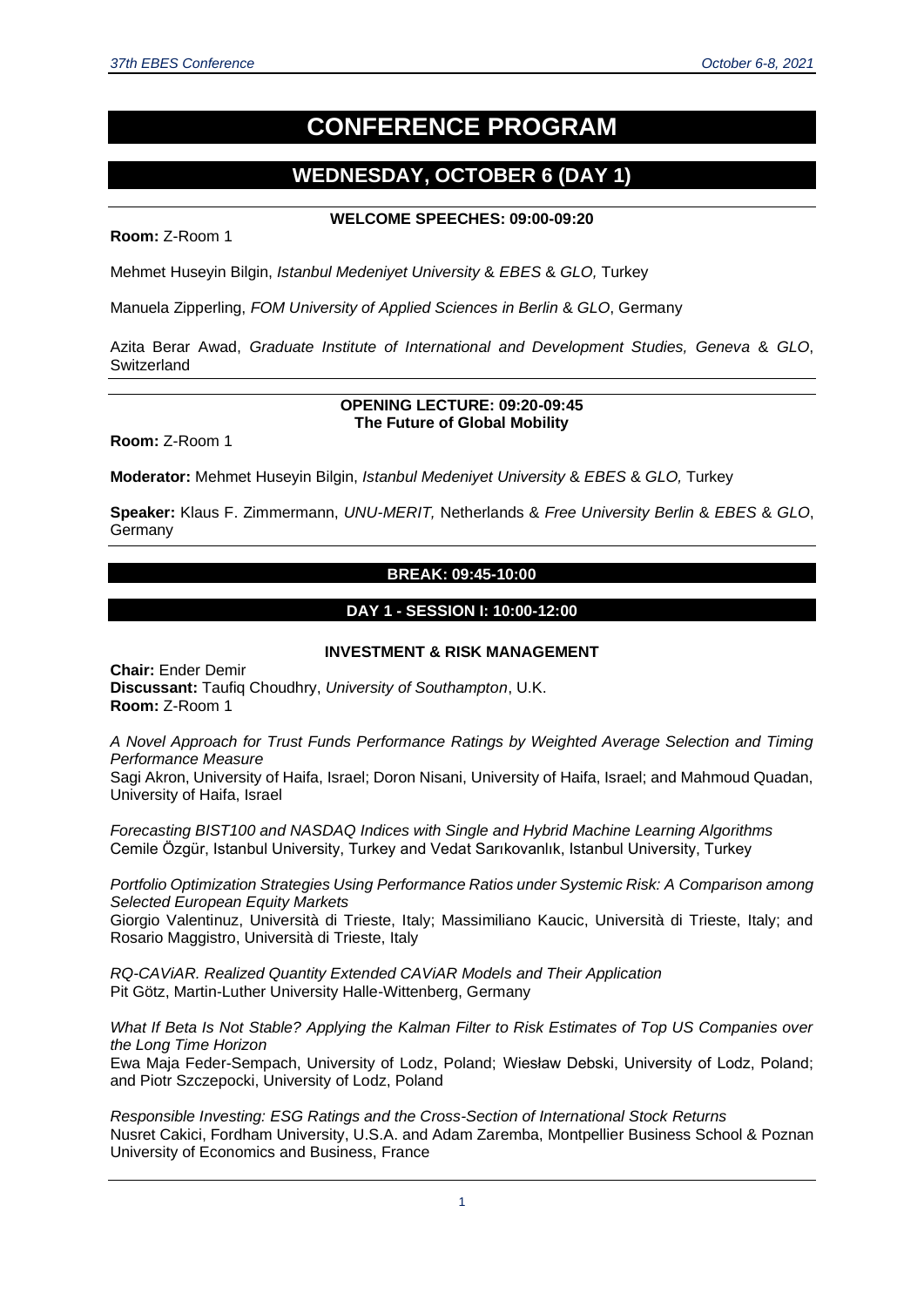#### **INTERNATIONAL TRADE**

**Chair:** Mehmet Huseyin Bilgin **Discussant:** Andrzej Cieslik, *University of Warsaw*, Poland **Room:** Z-Room 2

*An Assessment of the Effect of Trade and Technology on the Mexican Labor Market* Gabriela López Noria, Banco de México, Mexico

*Trade Liberalization and Growth: Case Study on G7 countries* Bushra Hashmi, Hochschule Furtwangen University (Institute of Cultural Diplomacy), Germany

*Industrial Firm Dynamics and Trade Policy Uncertainty* Jing Han, Fudan University, China

*Trade Liberalization, Emission Control and Green Tariff-Tax Coordination* Tai-Liang Chen, Zhongnan University of Economics and Law, China and Yue Yu, Zhongnan University of Economics and Law, China

*South Asian Free Trade Area and Food Trade: Implications for Regional Food Security* Hansjörg Herr, Berlin School of Economics and Law, Germany; Megan Ward, Australian Communications Consumer Action Network, Australia; and Jennifer Pédussel Wu, Berlin School of Economics and Law, Germany

*A Modernization so Close Yet so Far? A Strategic Perspective on the Customs Union 2.0 Discussion between the EU and Turkey* Pauline Sophie Seyfert, Bahcesehir University, Turkey and Markus Christian Slevogt, Bahcesehir University, Turkey

#### **MARKETING**

**Chair:** Ghulam Mustafa **Discussant:** Sungho Lee, *University of Seoul*, South Korea **Room:** Z-Room 3

*Influencer Marketing as an Effective Marketing Tool in the Conditions of Selected Regions of Central and Eastern Europe*

Ľudovít Nastišin, Faculty of Management of University of Prešov, Slovakia; Richard Fedorko, Faculty of Management of University of Prešov, Slovakia; and Štefan Kráľ, Faculty of Management of University of Prešov, Slovakia

*Personal Branding on Social Media: A Micro-Business Perspective* Dominyka Venciute, ISM University of Management and Economics, Lithuania and Vilte Auruskeviciene, ISM University of Management and Economics, Lithuania

*The Meaning of Social Media in Attracting Consumers* Teuta Nexhbi Veseli-Kurtishi, South East European University, North Macedonia; Blertata Abzi-Çaushi, South East European University, North Macedonia; and Enes Ljimani, South East European University, North Macedonia

*E-complaint Analysis of Major E-commerce Companies in Turkey during Covid-19 Pandemic Period* Muhsin Fuat Bayik, Istanbul Medipol University, Turkey

*Factors Affecting Customer Satisfaction with Mobile Food Ordering Applications MFOAs: Empirical Investigation from Morocco* Brahim Bighrissen, Ibn Zohr University, Morocco

*The Influence of the Western Lifestyle on the Brand Choice in Transitional Economies* Zoran Krupka, University of Zagreb, Croatia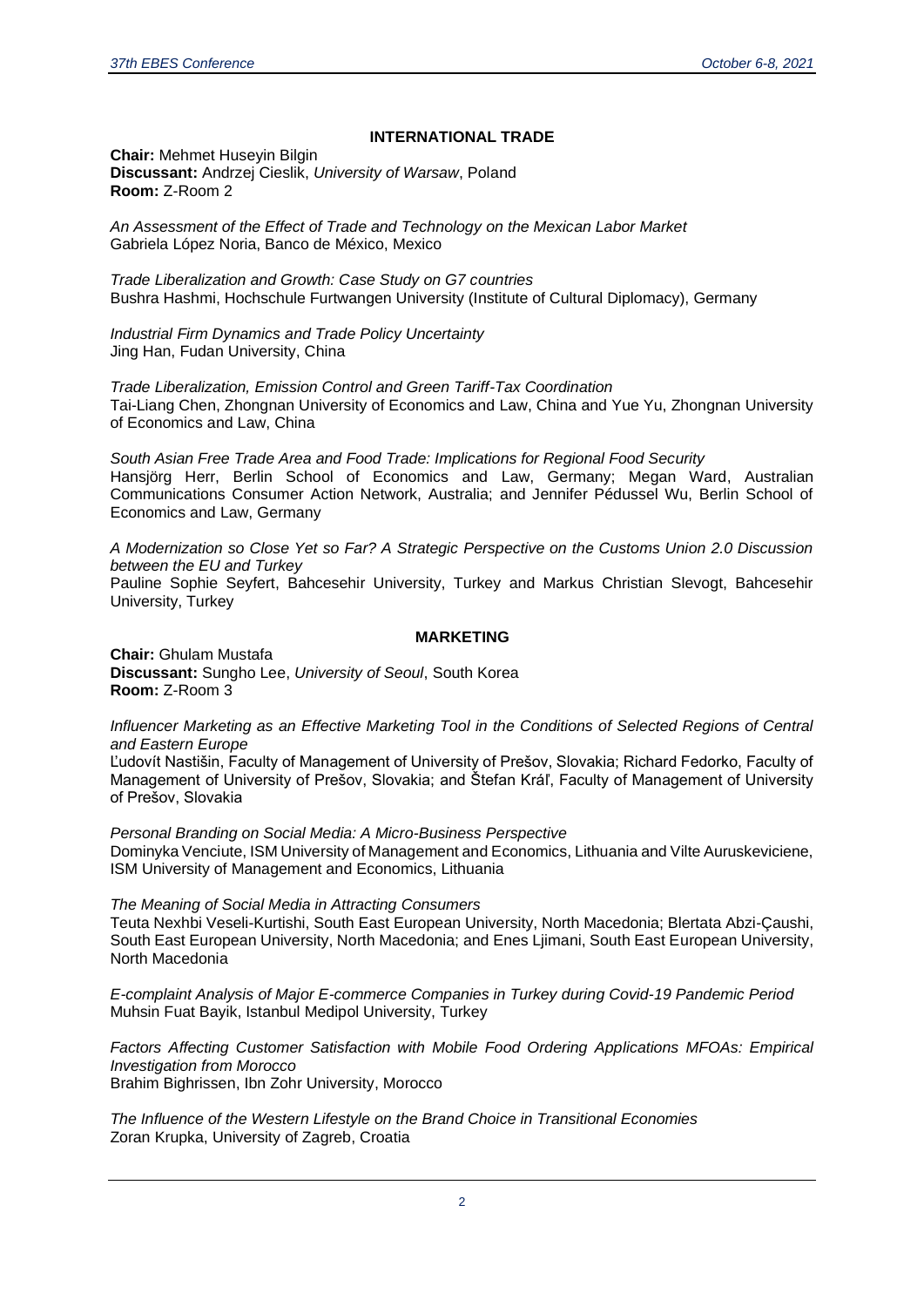#### **LUNCH: 12:00-13:00**

#### **DAY 1 - NETWORKING HOUR: 12:00-13:00**

**Room:** Z-Room 1

#### **DAY 1 - SESSION II: 13:00-15:00**

#### **BEHAVIORAL FINANCE**

**Chair:** Hasan Fehmi Baklaci **Discussant:** Adam Zaremba, *Montpellier Business School*, France **Room:** Z-Room 1

*A Gender-based Analysis of Migrant Decision-Making and Remittance Behavior among U.A.E. Migrants: A Multigroup Analysis Approach*

Mohammed Anam Akhtar, Institute of Management Technology, Dubai, U.A.E.; Imran Khan, Arab Company for Shared Services, U.A.E.; Pankaj Kumar Tripathi, Maharaja Sayajirao University of Baroda, India; and Madhvendra Pratap Singh, KNIPSS Management Institute Sultanpur, India

*Tax Disputes and Complexity of Autonomous Taxation of Companies in Portugal* Ana Arromba Dinis, Research Centre on Accounting and Taxation (CICF), IPCA, Portugal

*The Power of Social Media: Effects of CEO Tweets on Stock Returns* Adeel Ali Qureshi, Poznan University of Economics and Business, Poland

#### *Mediation Effect of Debt Behavior on Malaysian Employees' Financial Strain Moderated by Job Satisfaction*

Husniyah Abdul Rahim, Universiti Putra Malaysia, Malaysia; Nurul Fardini Zakaria, Universiti Putra Malaysia, Malaysia; Amirah Shazana Magli, Universiti Putra Malaysia, Malaysia; Mohamad Fazli Sabri, Universiti Putra Malaysia, Malaysia; Zahariah Sahudin, Universiti Teknologi MARA, Malaysia; and Mohd. Amim Othman, Universiti Putra Malaysia, Malaysia

*Coordinating in the Haircut: A Model of Sovereign Debt Restructuring in Secondary Markets* Adriana Jennifer Cobas, Banco Central de Chile, Chile

*Market Efficiency during the COVID-19 Pandemic: A Runs Test Approach* Andreea Iordache, The Bucharest University of Economic Studies, Romania

#### **ECONOMICS OF INNOVATION**

**Chair:** Mehmet Huseyin Bilgin **Discussant:** Dolores Añón Higón, *University of Valencia*, Spain **Room:** Z-Room 2

*Balanced and Combined Organizational Ambidexterity: A Synergy towards Firm Performance? Empirical Evidence from Fourteen EU Countries*

Emanuele Giovannetti, Anglia Ruskin University, U.K. and James Derbyshire, Middlesex University, U.K.

*Adoption Barriers and Resistance to Mobile Payment Solutions among Small Merchants in Morocco* Brahim Bighrissen, Ibn Zohr University, Morocco

*The Relationship between the Italian Eco-Sustainable Contract and Sustainability* Ettore William Di Mauro, University of Rome, Italy

#### *Development of Private Forms of Money*

Krzysztof Marecki, Warsaw School of Economics, Poland; Agnieszka Wójcik-Czerniawska, Warsaw School of Economics, Poland; and Zbigniew Grzymała, Warsaw School of Economics, Poland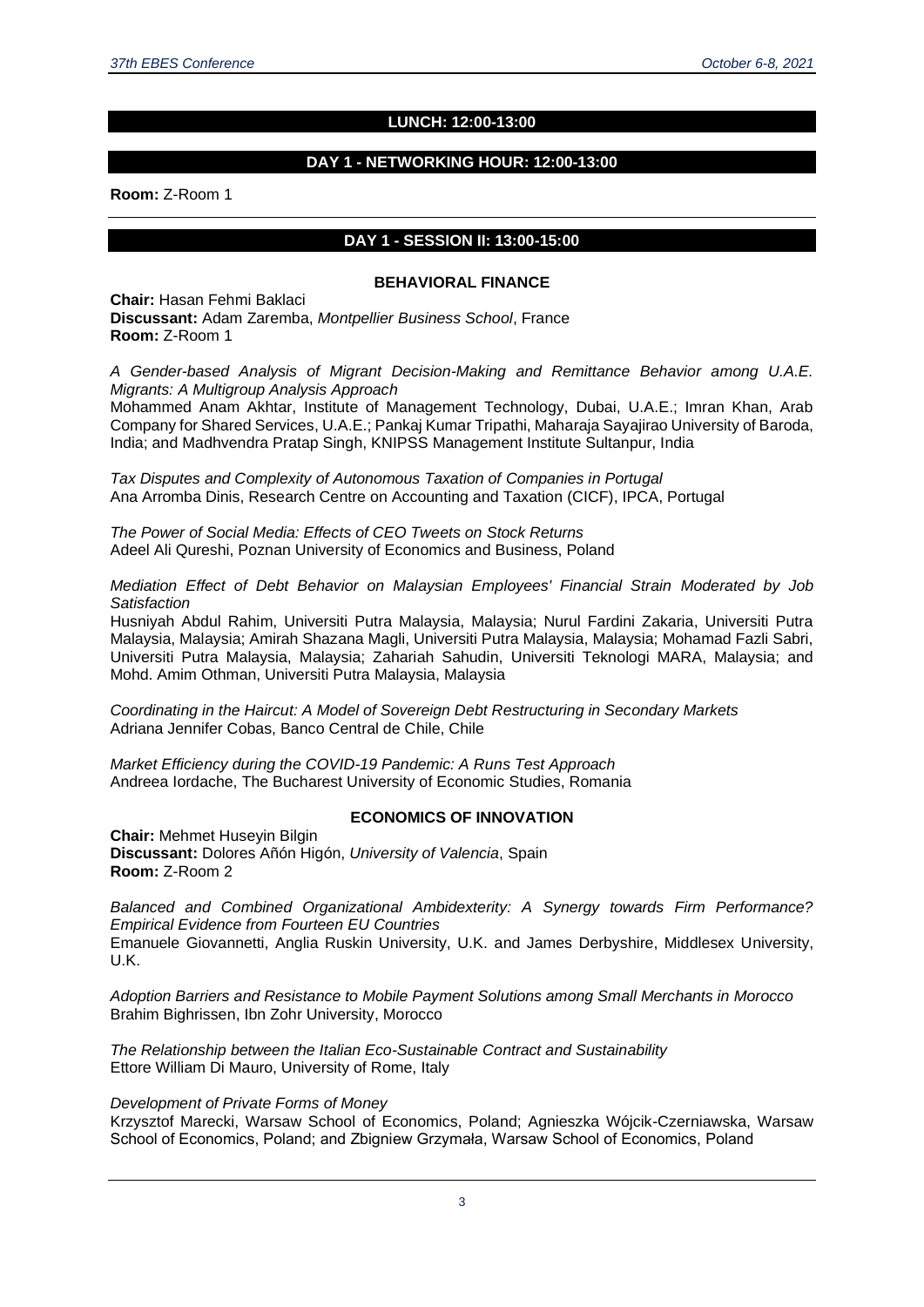*The Organization of Innovation: Incomplete Contracts and the Outsourcing Decision* Thomas Jungbauer, Cornell University, U.S.A.; Sean Nicholson, Cornell University, U.S.A.; June Pan, VISA, U.S.A.; and Michael Waldman, Cornell University, U.S.A.

*Early Retired or Automatized? Evidence from the Survey of Health, Ageing and Retirement in Europe* Pablo Casas, University of Huelva, Spain and Concepción Román, University of Huelva, Spain

#### **GROWTH AND DEVELOPMENT**

**Chair:** Sergio Scicchitano **Discussant:** Ilker Kaya, *American University of Sharjah*, U.A.E. **Room:** Z-Room 3

*Long Run Relationship between Human Capital and Economic Growth in Sub Saharan Africa Countries: An ARDL and ECM Cointegration Analysis Approach* Martha Matashu, North-West University, South Africa and Melikhaya Skhephe, North-West University, South Africa

*The Roles of Renewable and Non-Renewable Energy Consumption on Economic Development of Indonesia*

Utai Uprasen, Pukyong National University, South Korea

*Rethinking Value - Value Circuit in a Circular Economy*

Shannon Fase, University of Amsterdam, Netherlands; Andre Kruglyakov, University of Amsterdam, Netherlands; Emoke Takacs, European Research Institute, Hungary; and Toon Abcouwer, University of Amsterdam, Netherlands

*Remittances and Technology Spillovers – Empirical Evidence from Developing Countries* Keerti Mallela, Birla Institute of Technology and Science, Hyderabad, India; Archana Srivastava, Birla Institute of Technology and Science, Hyderabad, India; and Sunny Kumar Singh, Birla Institute of Technology and Science, Hyderabad, India

*Distributional Implications of Shadow Economy in the EU Countries* Simona-Gabriela Masca, Babeş-Bolyai University, Romania, and Diana-Maria Chis, Babes-Bolyai University, Romania

*Covid-19 in Africa: Threat to Financial and Material Households Resources*  Elsa Fontainha,ISEG Universidade de Lisboa, Portugal

#### **BREAK: 15:00-15:15**

**KEYNOTE SPEECH: 15:15-16:15 The Economics of Walking About and Predicting Unemployment**

**Room:** Z-Room 1

**Moderator:** Matloob Piracha, *University of Kent* & *GLO*, U.K.

**Speaker:** David G. Blanchflower, *Dartmouth College* & *GLO*, U.S.A.

#### **BEST PAPER AWARD CEREMONY: 16:15-16:30**

**Room:** Z-Room 1

**Presented by:** Ender Demir, *Reykjavik University & EBES,* Iceland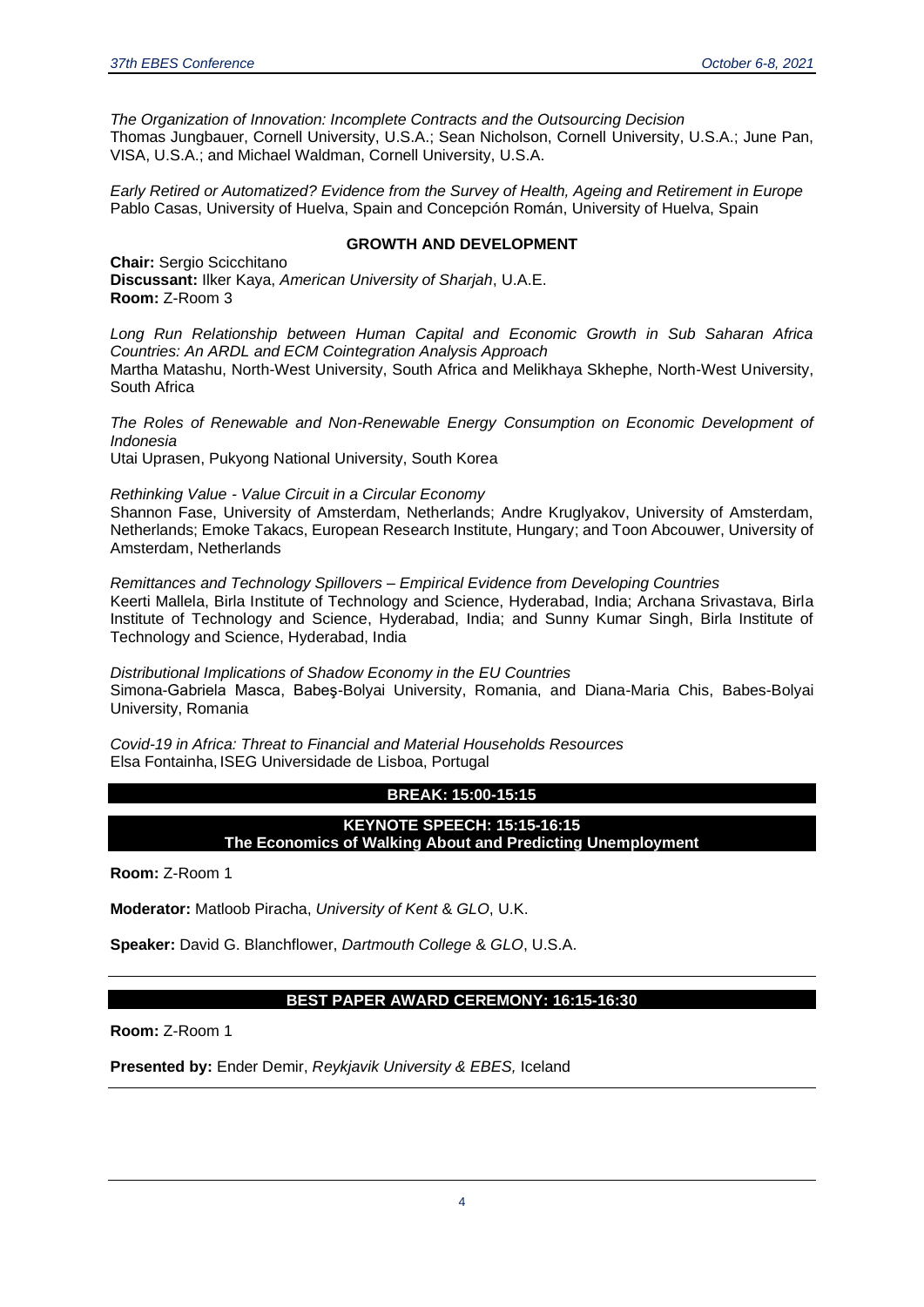#### **EDITORS' PANEL SESSION: 16:30-17:15 How to publish in WoS journals**

**Room:** Z-Room 1

**Moderator:** Klaus F. Zimmermann*,* Editor-in-Chief*, Journal of Population Economics* (SSCI & IF: 2.813)

Dorothea Schäfer, Editor-in-Chief, *Eurasian Economic Review* (Scopus & ESCI)

Marco Vivarelli, Editor-in-Chief, *Eurasian Business Review* (SSCI & IF: 3.500)

#### **PUBLISHER SESSION: 17:15-17:45 How to publish with Springer**

Springer

**Room:** Z-Room 1

#### **Moderator:**

Hakan Danis, *Managing Editor of Eurasian Economic Review* (Scopus & ESCI), U.S.A.

#### **Speaker:**

Barbara Fess, *Senior Editor at Springer in Heidelberg*, Germany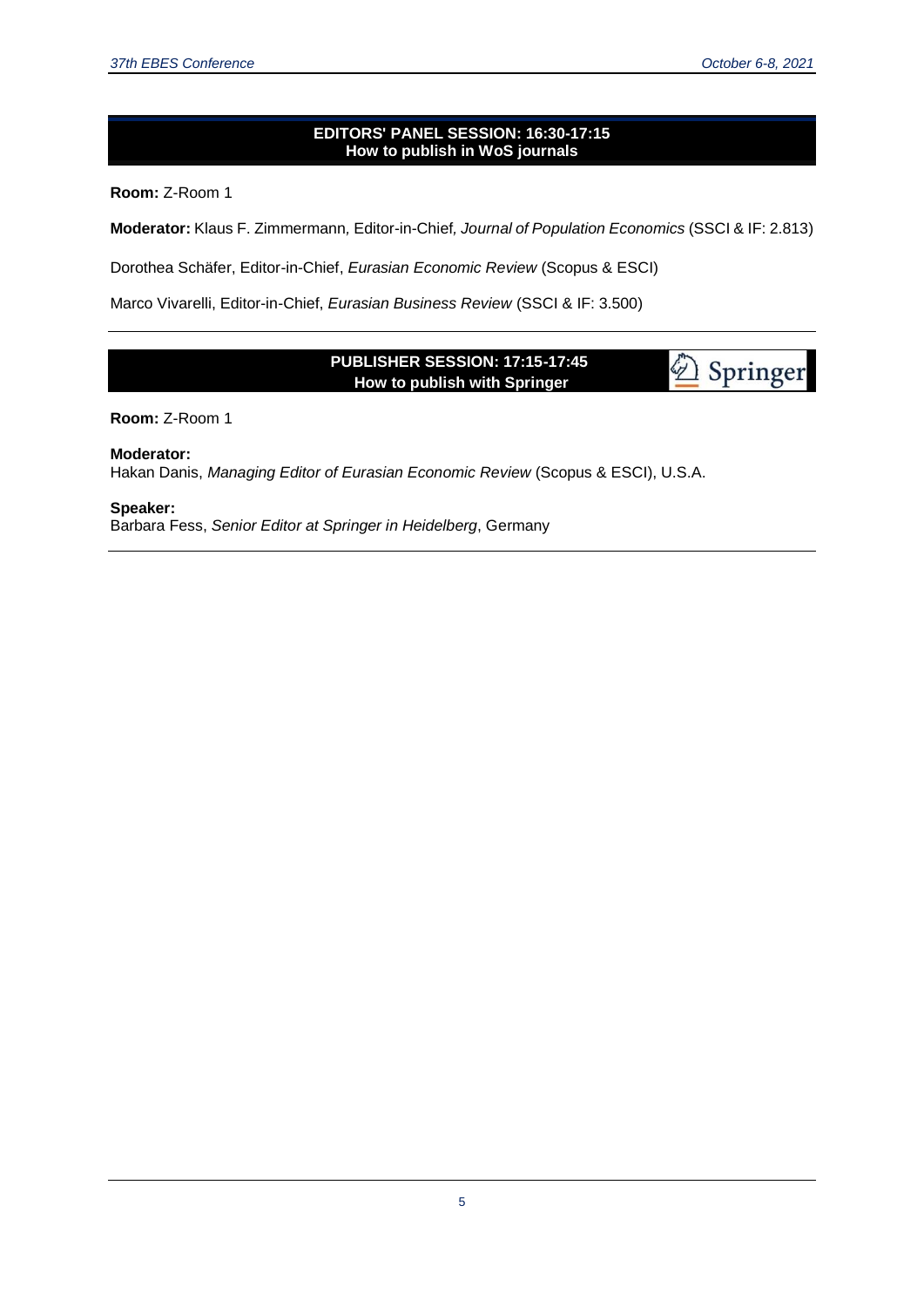### **THURSDAY, OCTOBER 7 (DAY 2)**

#### **DAY 2 - SESSION I: 09:00-11:00**

#### **FOM - GLO SESSION**

(FOM University of Applied Sciences, Cologne, Freiburg University and GLO) **Chair:** Alexander Spermann, *FOM University of Applied Sciences* & *Freiburg University* & *GLO*, Germany **Room:** Z-Room 1

*The European Central Bank's Strategy Review and the Management of Inflation Expectations* Monika Wohlmann, FOM University of Applied Science, Germany

*Retail Location Choice Models. A Comparison of Gravitation and Logit Model* Sascha Frohwerk, FOM University of Applied Sciences & Hasso-Plattner-Institute & GLO, Germany

*Development of a Low Carbon Economy in Wuxi City. An Example of Climate Change Mitigation in China on the Local Level* Andreas Oberheitmann, Tsinghua University, China & FOM & GLO, Germany

*Private vs. Public Financing of Sport Stadia in Germany - An Empirical Analysis* Michael Drewes, FOM University of Applied Sciences, Germany and Luca Rebeggiani, FOM University of Applied Sciences, Germany

*Evolution or Revolution: The Entry of New Company Successors in Germany* Sascha Frohwerk, FOM University of Applied Sciences & Hasso-Plattner-Institute GLO, Germany; Carsten Kruppe, FOM University of Applied Sciences, Germany; and Holger Wassermann, FOM University of Applied Sciences, Germany

*Did the Refugee Crisis Cause the Rise of Right-Wing Parties? Empirical Evidence from East Germany*  Kai Klotz, FOM University of Applied Sciences, Germany and Alexander Spermann, FOM University of Applied Sciences & Freiburg University & GLO, Germany

#### **ACCOUNTING/AUDIT**

**Chair:** Katie Landgraf **Discussant:** Nives Botica Redmayne, *Massey University*, New Zealand **Room:** Z-Room 2

*The Use of Court-free Company Amalgamation for Internal Business Restructuring in Hong Kong* Daniel H. K. Ho, Hong Kong Baptish University, Hong Kong

*The Analysis of Audit Market Concentration in Visegrad 4 countries* Michal Šindelář, Prague University of Economics and Business, Czechia

*The Effects of Financial and Operating Leverage on Performance of the Saudi Cement Sector: An Empirical Study*

Rawia Reda Obaid, King Abdulaziz University, Saudi Arabia and Raed Obaid, King Abdulaziz University, Saudi Arabia

*The Effectiveness of the Internal Control System in Preventing Operational Risks to Income Statement Issuance: A Practical Risk-based Internal Audit Perspective* Tamer Aksoy, Ibn Haldun University, Turkey

*Corporate Taxation and Intangible Assets: A Systematic Review and Future Research Trends* Sarmad Ali, University G. d'Annunzio Chieti – Pescara, Italy

*The Impact of Cargo and Ancillary Revenues on Net Profit for Full Service Carrier Airlines* Tamer Aksoy, Ibn Haldun University, Turkey and Onur Bas, Ibn Haldun University, Turkey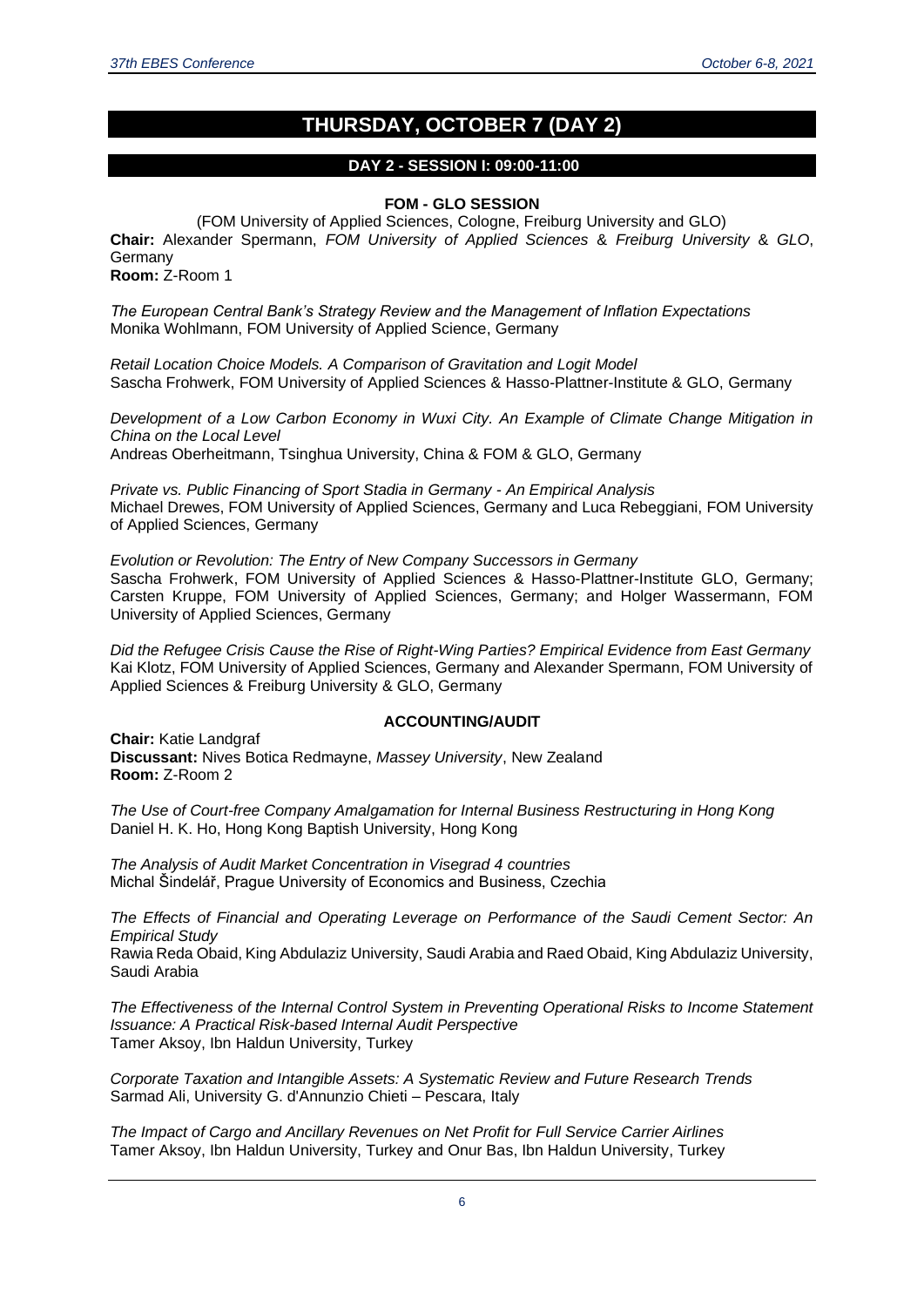#### **MANAGEMENT AND MARKETING**

**Chair:** Ender Demir **Room:** Z-Room 3

*Internal Communication and Culture – A Theoretical Framework* Axel Müller, FOM University, Germany and Alena Müller, Constantine the Philosopher University in Nitra, Slovakia

*Competitive Advantages of the Indonesian Fashion Industry in International Trade – in Perspective Swot-Tows Analysis of E-Commerce*

Sri Herliana, Bandung Institute of Technology, Indonesia and Nur Lawiyah, Bandung Institute of Technology, Indonesia

*Involvement in the Agri-Food Context: Increasing the Consumption of Virgin Olive Oil* Elisa Garrido Castro, University of Jaén, Spain and Carla Marano-Marcolini, University of Jaén, Spain

*Integration of AI Supported Risk Management in ERP Implementation* Petya Biolcheva, University of National and World Economy, Bulgaria and Miglena Molhova, University of National and World Economy, Bulgaria

*International Foray of Karuturi Global Ltd.*

Palakh Jain, Bennett University, India; Chavi Asrani, O.P. Jindal Global University, India; and Anand Nadar, Bennett University, India

*Risk Evaluation in Public Spaces Evacuation* Livia Diana Iancu, Bucharest University of Economic Studies, Romania and Camelia Delcea, Bucharest University of Economic Studies, Romania

#### **PUBLIC ECONOMICS & REGIONAL STUDIES**

**Chair:** Jennifer Pédussel Wu **Discussant:** Jan Jakub Michalek, *University of Warsaw*, Poland **Room:** Z-Room 4

*India as a New Competitive Powerhouse in International Trade – Sources of Success and Future Prospects*

Krzysztof Falkowski, Warsaw School of Economics, Poland

*Research on the Impact of Carbon Emission Trading Right Policy on Carbon Emission Reduction - Natural Experiment Based on DID Method* Xu Jianzhong, Harbin Engineering University, China and Jing Ma, Harbin Engineering University, China

*Sustainable Bioeconomy at Different Speeds: Assessing Regional Performance and Innovation Type* Giani Ionel Grădinaru, The Bucharest University of Economic Studies, Romania and Bogdan Florin Matei, The Bucharest University of Economic Studies, Romania

*Mapping the Heterogeneity of Third Mission Activities and Implications for an Evaluation Tool* Rebecca Spaunhorst, Harz University, Germany; Carolin Schubert, Harz University, Germany; Amelie Kornek, Harz University, Germany; Georg Westermann, Harz University, Germany; and Uwe Manschwetus, Harz University, Germany

*Aspects of the Residents in Reception Facilities Concerning Counselling as a Managing Tool for the Living Conditions and Support of Integration*

Maria Vlachadi, University of Crete, Greece; Venetsiana Koroneou, School of Early Childhood Education, Greece; and Christina Karetsou, Johannes Kepler University Linz, Austria

*Factors Influencing Personal Carbon Footprint of the Croatian University Students*

Sanja Pfeifer, Josip Juraj Strossmayer University of Osijek, Croatia and Djula Borozan, Josip Juraj Strossmayer University of Osijek, Croatia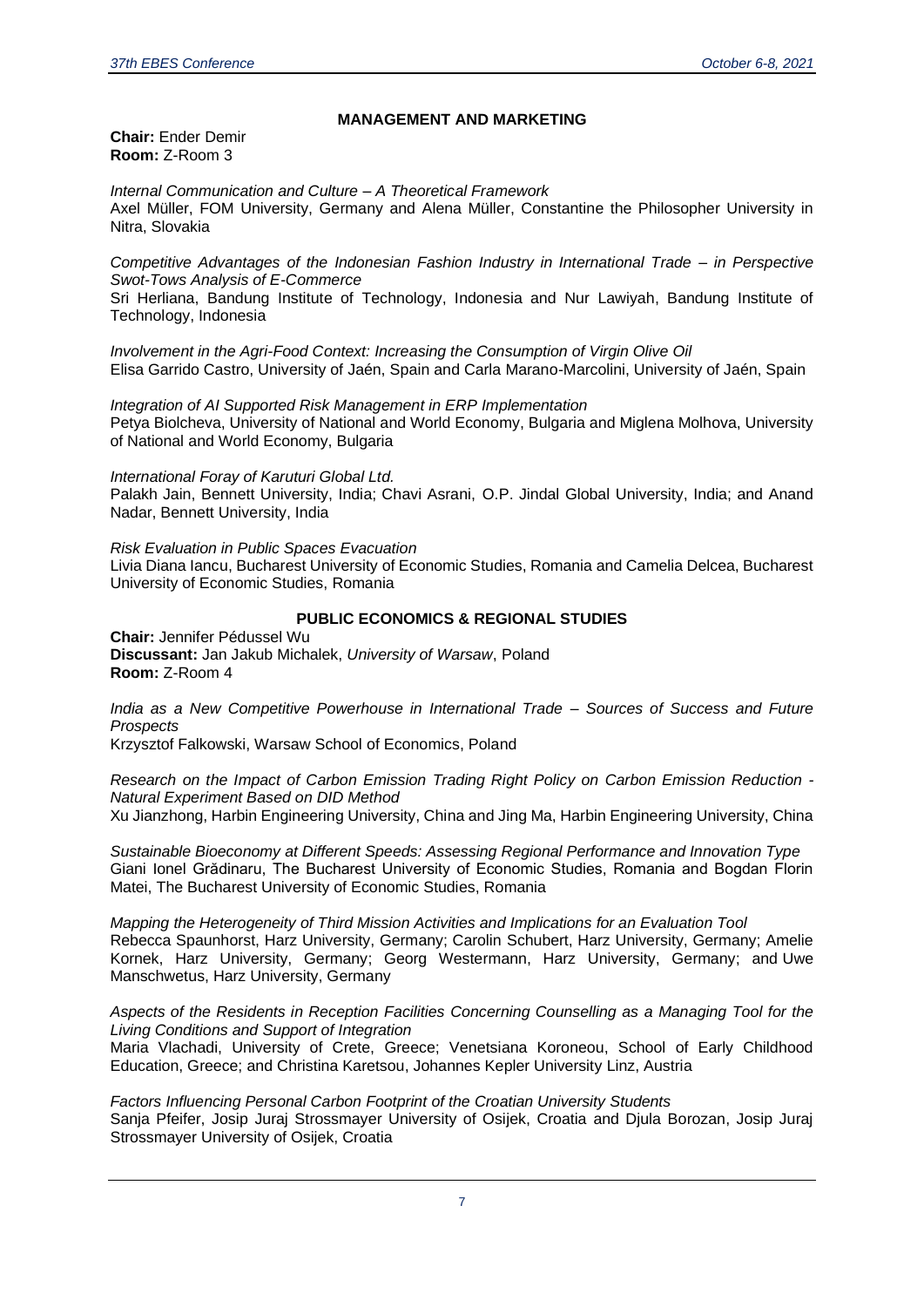#### **BREAK: 11:00-11:15**

#### **DAY 2 - SESSION II: 11:15-13:15**

#### **HUMAN RESOURCES & EDUCATION I**

**Chair:** Gokhan Karabulut **Room:** Z-Room 1

*Differences in Psychological Contracts in Polish Organizations of the Business Services Sector - The Role of Demographic, Contextual and Individual Work-Related Factors*  Anna Rogozińska-Pawełczyk, University of Lodz, Poland

*Female Well-Being: What Workplaces Enchant Female Employees?* Irene Campos García, Rey Juan Carlos University, Spain

*Workforce Insights for Employers during the Pandemic Era* Bassant Adel Mostafa, The British University in Egypt, Egypt

*Evaluating Student Learning Gain: What is the Impact upon Student Learning Resulting from the Move to Online Teaching During the Covid-19 Pandemic?*

Martyn Polkinghorne, Bournemouth University, U.K.; Sarah Leidner, Bournemouth University, U.K.; Gelareh Roushan, Bournemouth University, U.K.; and Julia Taylor, Bournemouth University, U.K.

*Covid-19 Vaccination Opinions in #Education Related Tweets*

Erik-Robert Kovacs, Bucharest University of Economic Studies, Romania; Liviu-Adrian Cotfas, Bucharest University of Economic Studies, Romania; and Camelia Delcea, Bucharest University of Economic Studies, Romania

#### **BANKING**

**Chair:** Hooy Chee Wooi **Discussant:** Gamze Ozturk Danisman, *Kadir Has University*, Turkey **Room:** Z-Room 2

*Banks and the Decarbonization of the Economy. A Systematic Review of Climate-Related Prudential Regulation Tools*

Diego Hidalgo-Oñate, Universitat Jaume I, Spain; Iluminada Fuertes-Fuertes, Universitat Jaume I, Spain; and J. David Cabedo, Universitat Jaume I, Spain

*Regional Ecosystem and Loan Default: A Survival Analysis of Public Guaranteed Loans* Lorenzo Gai, University of Florence, Italy; Federica Ielasi, University of Florence, Italy; and Monica Rossolini, University of Milano Bicocca, Italy

*The Impact of Intellectual Capital on Financial Performance and Accounting Quality: Evidence from Turkish Banking Sector* 

Süleyman Şen, Burdur Mehmet Akif Ersoy University, Turkey and Volkan Demir, Galatasaray University, **Turkey** 

*How Do Regulation and Financial Markets Conditions Affect Interest Rate Risk Exposure: Evidence from Italian Commercial Banks*

Rosa Cocozza, University of Naples Federico II, Italy; Domenico Curcio, University of Naples Federico II, Italy; Igor Gianfrancesco, University LUISS Guido Carli, Italy; and Grazia Onorato, University of Bari Aldo Moro, Italy

*Measurement of Efficiency and Its Drivers in the Chilean Banking Industry*

Adriana Jennifer Cobas, Banco Central de Chile, Chile; Alexandros Maziotis, Pontificia Universidad Católica de Chile, Chile; and Andrés Villegas, Universidad Santo Tomás, Chile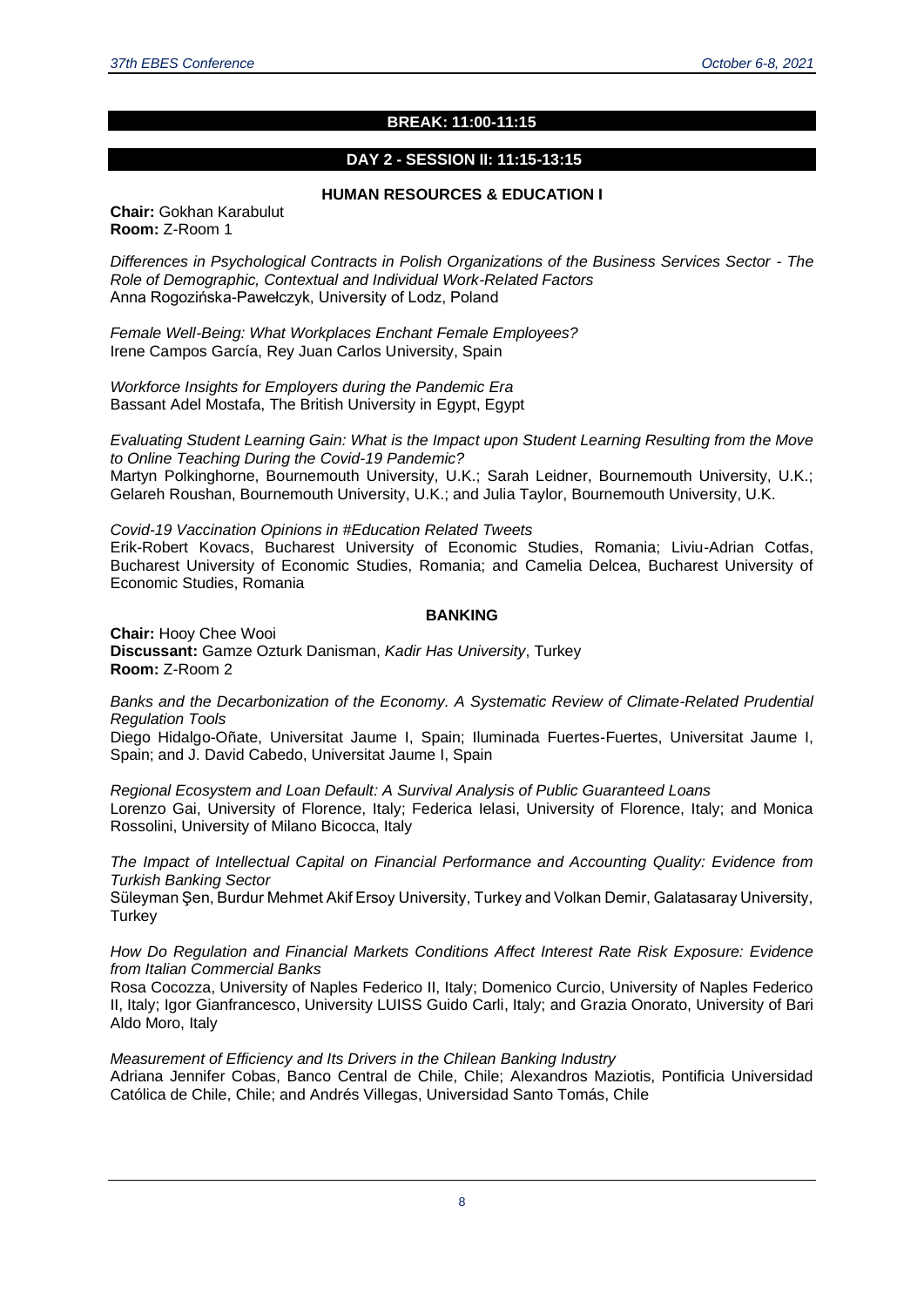#### **HEALTH ECONOMICS & INEQUALITY**

**Chair:** Monica Violeta Achim **Discussant:** Viorela Ligia Vaidean, *Babes-Bolyai University*, Romania **Room:** Z-Room 3

*Sleep, Worker's Health, and Social Welfare* Ken Yoshida, Chiba University, Japan

*Information or Complication? Preventing Technology-Induced Medical Errors* Youssef Assal, University of Amsterdam, Netherlands; Emoke Takacs, ERI Hungary - European Research Institute, Hungary; and Toon Abcouwer, University of Amsterdam, Netherlands

*What Strikes the Eye: How Point-of-Use Reminders Can Increase Compliance with COVID-19 Measures*

Frauke Bieberstein, University of Bern, Switzerland and Stefanie Schumacher, University of Bern, **Switzerland** 

*The New Age of Philanthropy in Europe and Asia: Scenarios, Dangers and Opportunities* Emanuela Susca, University of Urbino, Italy

*Homophily and In-Group Bias in Poverty and Pension Games* Bilge Öztürk Göktuna, Galatasaray University, Turkey and Emine Özge Yurdakurban, Yeditepe University, Turkey

*Tax Revenue Reforms and Income Distribution in Developing Countries* João Jalles, University of Lisbon, Portugal

#### **ENTREPRENEURSHIP**

**Chair:** Imtiaz Badshah **Discussant:** Susana Martinez-Rodriguez, *Universidad de Murcia*, Spain **Room:** Z-Room 4

*Female Entrepreneurship – Optimization of Start-Up Support at Universities in Germany* Desiree Helene Ladwig, University of Applied Sciences Lübeck, Germany and Marleen Jenny Wohlert, Technische Hochschule Lübeck, Germany

*University Technology-Based Entrepreneurship: A Conceptual Approach* Michael Hernando Sarmiento-Munoz, Universidad Nacional de Colombia, Colombia; Oscar Mauricio Cruz-Sanchez, Universidad Nacional de Colombia, Colombia; and Gloria Isabel Rodríguez-Lozano, Universidad Nacional de Colombia, Colombia

*Does the Gender of the Entrepreneur Matter in SMES performance? The Role of Innovations* Alfonso Exposito, University of Málaga, Spain; Amparo Sanchis-Llopis, University of Valencia and ERICES, Spain; and Juan A. Sanchis Llopis, University of Valencia and ERICES, Spain

*Comparative Analysis of Students' Entrepreneurial Intentions in Latvia and Other CEE countries* Kristaps Lešinskis, BA School of Business and Finance, Latvia; Luisa Carvalho, Polytechnic Institute of Setubal & CEFAGE, Portugal; Inese Mavlutova, BA School of Business and Finance, Latvia; and Rui Dias, Polytechnic Institute of Setubal & CEFAGE, Portugal

*The Role of Entrepreneurship in Development of Marinas: The Comparative Analysis of Croatian and German Model*

Damir Piplica, University Department of Forensic Sciences Split, Croatia; Tihomir Luković, Aspira, Croatia; and Domagoj Hruška, University of Zagreb, Croatia

*Managerial Skills and Performance of Small and Medium Enterprises – Evidence from Survey Data* Blerta Abazi Chaushi, South East European University, North Macedonia and Redina Imeri, South East European University, North Macedonia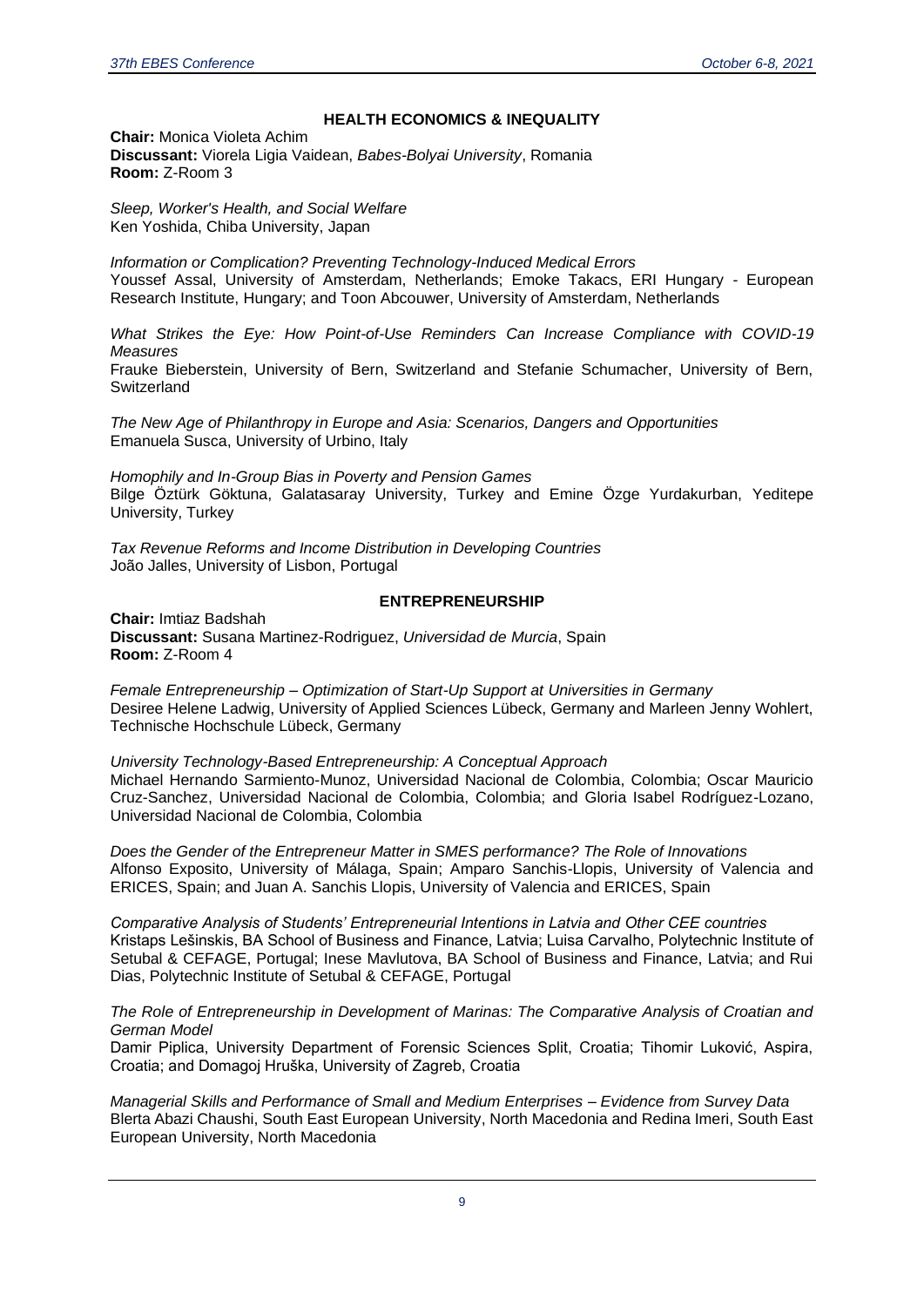*The Challenges Faced by Zimbabwean Diasporic Small Micro and Medium Enterprises (SMME)s in South Africa's Future Economy* Medicine Magocha, Walter Sisulu University, South Africa

#### **LUNCH: 13:15-14:00**

#### **PLENARY SPEECH JOINT WITH GLO SEMINAR: 14:00-15:00 Religion and Mental Health**

**Room:** Z-Room 1

**Moderator:** Olga Popova, *Leibniz Institute for East and Southeast European Studies* & *CERGE-EI* & *GLO*, Germany

**Speaker:** Sriya Iyer, *University of Cambridge* & *GLO*, U.K.

#### **BREAK: 15:00-15:15**

#### **DAY 2 - SESSION III: 15:15-17:15**

#### **GLO SESSION: MIGRATION I**

**Chair:** Cynthia Bansak, *St. Lawrence University & GLO*, U.S.A. **Room:** Z-Room 1

*Measuring Migration* Sonia Plaza, World Bank & GLO, U.S.A.

*Migration Determinants* Davit Adunts, CERGE-EI, Czechia and Mariola Pytlikova, CERGE-EI & GLO, Czechia

*Migration and Education* Massimiliano Tani, University of New South Wales & GLO, Australia and Matloob Piracha, University of Kent & GLO, U.K.

*Performance of Economic Migrants*  Cinzia Rienzo, University of Brighton & GLO, U.K.

*Immigrants and Their Effects on Labor Market Outcomes of Natives* Cynthia A. Bansak, St. Lawrence University & GLO, U.S.A.; Nicole Simpson, Colgate University & GLO, U.S.A.; and Madeline Zavodny, University of North Florida & GLO, U.S.A.

*Immigrant Entrepreneurs* Chunbei Wang, University of Oklahoma & GLO, U.S.A. and Magnus Lofstrom, Public Policy Institute of California & GLO, U.S.A.

#### **MANAGEMENT AND DIGITALIZATION**

**Chair:** Evan Lau **Discussant:** Virginia Bodolica, *American University of Sharjah*, U.A.E. **Room:** Z-Room 2

*A Case Study of Developing a Low Cost-High Flexibility Method for the Digitalization of Business Processes for SME in the Construction Industry in Germany*

Zhen Cai, Technical University of Munich, Germany; Yun Huang, Technical University of Munich, Germany; Stephan Kessler, Technical University of Munich, Germany; and Johannes Fottner, Technical University of Munich, Germany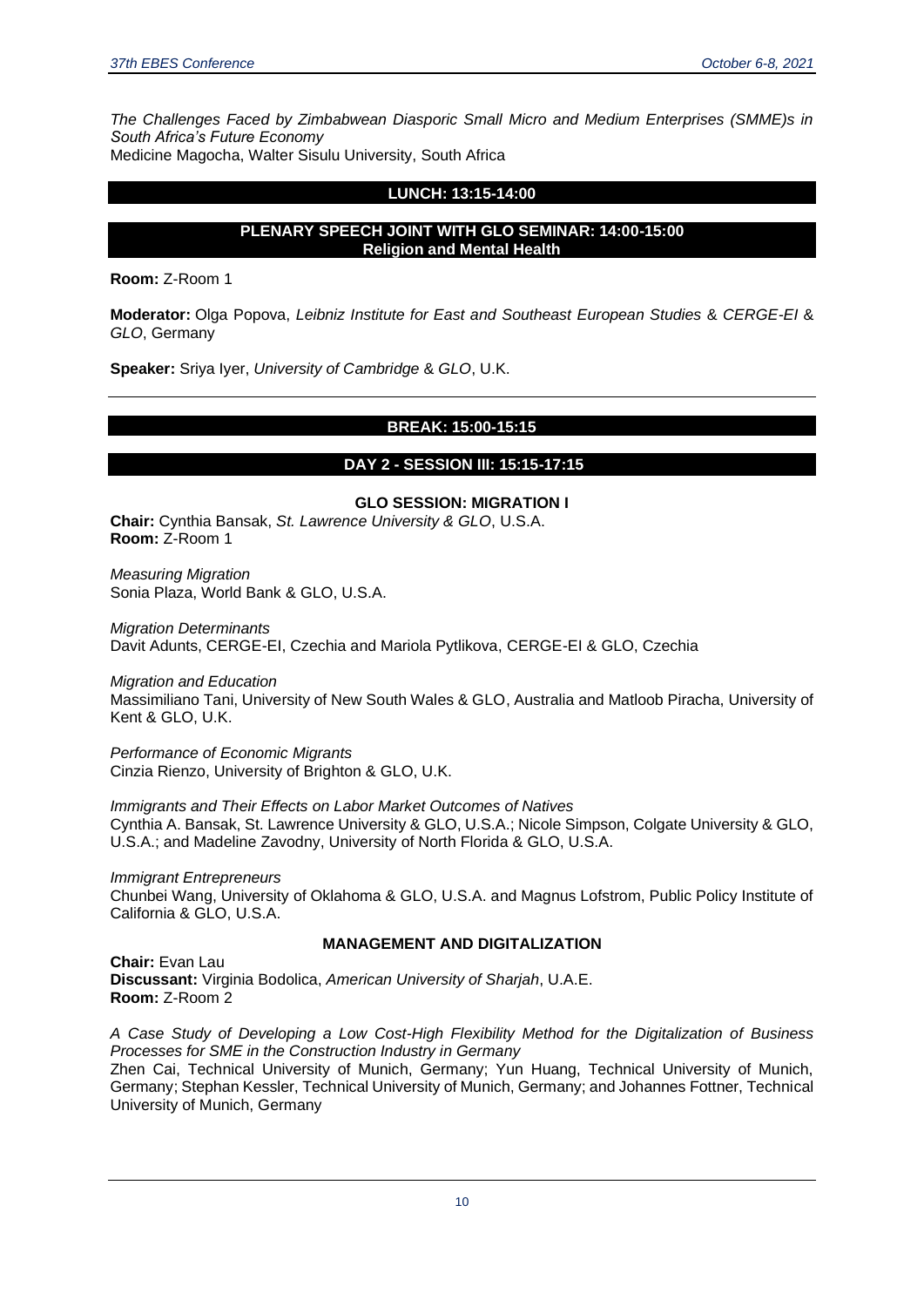*Manager Gender, Entrepreneurial Orientation and SMEs Export and Import Propensities: Evidence for Spanish Business*

Alfonso Expósito García, University of Málaga, Spain; Amparo Sanchis-Llopis, University of Valencia and ERICES, Spain; and Juan A. Sanchis Llopis, University of Valencia and ERICES, Spain

*Management Accounting Innovations and Institutionalization Process: A Case Study in the Public Sector* Luís Vilela Pimentel, ISCTE-IUL, Portugal and Maria Major, ISCTE-IUL, Portugal

*A Systematic Literature Review on Barriers to Digital Transformation: Insights and Implications for Overcoming*

Tim Varwig, Osnabrück University, Germany; Henning Brink, Osnabrück University, Germany; and Sven Packmohr, Malmö University, Sweden

*The Influence of Work from Home on Customer Support Employees Productivity*  Mare Kurvits, Estonian Entrepreneurship University of Applied Sciences, Estonia and Fletima Adrianne Dias, Estonian Entrepreneurship University of Applied Sciences, Estonia

*Transformation to Agile Organizational and Collaboration Concepts. - On the Way to New Work/Work 4.0*

Michel Eckard Domsch, Helmut Schmidt University, Germany; Andre Drews, TH Lübeck, Germany; and Desiree Helene Ladwig, University of Applied Sciences Lübeck, Germany

#### **MONETARY ECONOMICS & PUBLIC ECONOMICS**

**Chair:** Huseyin Kaya **Discussant:** Ilker Kaya, *American University of Sharjah*, U.A.E. **Room:** Z-Room 3

*Determinants of Forced Household Savings during COVID-19 Pandemic* Jakub Borowski, Warsaw School of Economics, Poland and Krystian Jaworski, Warsaw School of Economics, Poland

*The Search for the Nash Equilibrium in the Monetary and Fiscal Game* Joanna Stawska, University of Lodz, Poland; Maciej Malaczewski, University of Lodz, Poland; Paulina Malaczewska, University of Lodz, Poland; and Ewa Stawasz-Grabowska, University of Lodz, Poland

*Twin Deficit or Ricardian Equivalence: The Case of CEE Countries* Jelena Raskovic, Belgrade University, Serbia

*Different Policy Effects of Ramsey and Overlapping Generations Models* Masaya Yasuoka, Kwansei Gakuin University, Japan and Minoru Watanabe, Hokusei Gakuen University, Japan

*Electoral Rule and Public Sector Efficiency. Some Evidence from Italian Municipalities* Marco Alberto De Benedetto, University of Calabria, Italy; Sergio Destefanis, University of Salerno, Italy; and Luigi Guadalupi, IRISS-CNR, Napoli, Italy

*The Issue of Social Integration of Migrant – Refugee Students in Vocational Senior High Schools* Maria Vlachadi, University of Crete, Greece and Vassiliki Tzourmeti, EPPAIK, ASPETE, Greece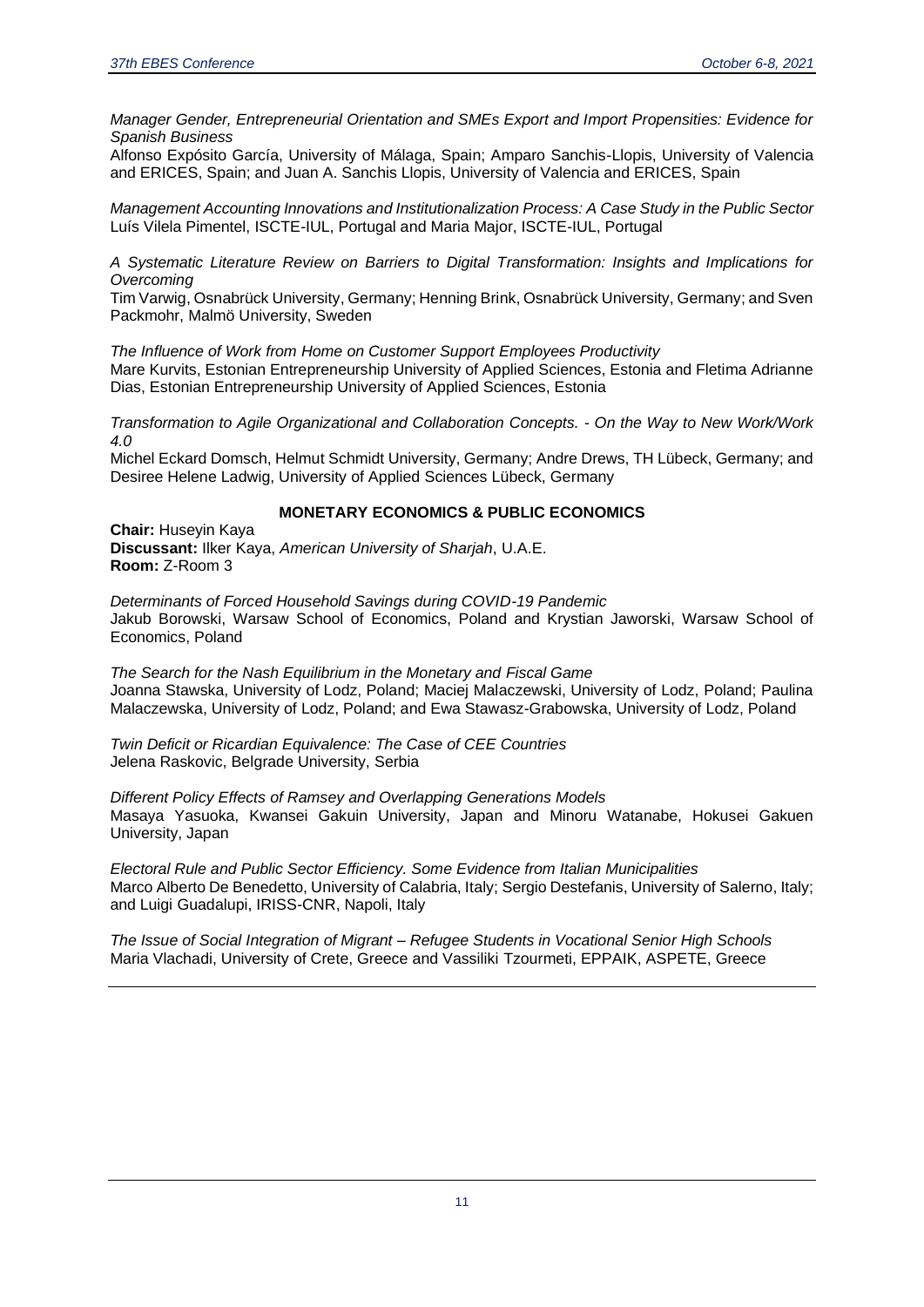### **FRIDAY, OCTOBER 8 (DAY 3)**

#### **DAY 3 - SESSION I: 09:00-11:00**

#### **GROWTH AND DEVELOPMENT & REGIONAL STUDIES**

**Chair:** Raziye Selim **Discussant:** Alfonso Expósito García, *University of Malaga*, Spain **Room:** Z-Room 1

*Migration and Social Capital: Effects on Growth and Development* Vladislav Voronenko, Higher School of Economics, Russia

#### *Corruption and Gender Gap*

Batuhan Ozturk, University of Mannheim, Germany and Idil Goksel, Izmir University of Economics, **Turkey** 

*Comparison of Effects of the French and Austrian Model of Economic Diplomacy Measures* Sanja Radolovic, Juraj Dobrila University of Pula, Croatia

#### *Structural Transformation and Poverty Reduction in India*

Kausik Gangopadhyay, Indian Institute of Management Kozhikode, India; Debasis Mondal, Indian Institute of Technology Delhi, India; and Thasni Thajudeen, Indian Institute of Management Kozhikode, India

*Model for the Impact of Infrastructure Development on Economic Growth and Convergence* Alma Mačiulyte-Šniukienė, Vilnius Gediminas Technical University, Lithuania

*Impact of Trade War on the Global Economy: Case Study of the US-China Trade War* Ritvik Bordia, Fieldston Upper School, U.S.A. and Samarth Jain, Heritage Xperiential Learning School, India

#### **INDUSTRIAL ORGANIZATION AND MANAGEMENT**

**Chair:** Davor Labas **Discussant:** Ghulam Mustafa, *Norwegian University of Science and Technology*, Norway **Room:** Z-Room 2

*A Model of Bertrand Competition with Asymmetric Demand*

Alexandra Vintila, Bucharest University of Economic Studies, Romania and Mihai Daniel Roman, Bucharest University of Economic Studies, Romania

*Business Communication Components Generating Media Impact in Pandemic: An Application to Shopping Centres*

Ana Pedreño-Santos, Universidad Complutense de Madrid, Spain

*Nature of the Chinese Model featuring Support and Development of the Jewelry Industry* Sazhida Safina, St. Petersburg State University of Economy, Russia; Natalia Ermakova, St. Petersburg State University of Economy, Russia; Ludmila Demidova, St. Petersburg State University of Economy, Russia; and Viktoriya Eremizina, St. Petersburg State University of Economy, Russia

*Project Management and the Usage of Discrete-Event Simulation in SIMPROCESS Software* Martina Kuncova, Prague University of Economics and Business, Czechia

#### *The Economic Analysis of the Agricultural Industries: The Case of Indonesia*

Ubaidillah Zuhdi, Universitas Nahdlatul Ulama Surabaya, Indonesia; Riyan Sisiawan Putra, Universitas Nahdlatul Ulama Surabaya, Indonesia; Aditya Narendra Wardhana, Universitas Internasional Semen Indonesia, Indonesia; Endah Tri Wahyuningtyas, Universitas Nahdlatul Ulama Surabaya, Indonesia; and Ima Kurniastuti, Universitas Nahdlatul Ulama Surabaya, Indonesia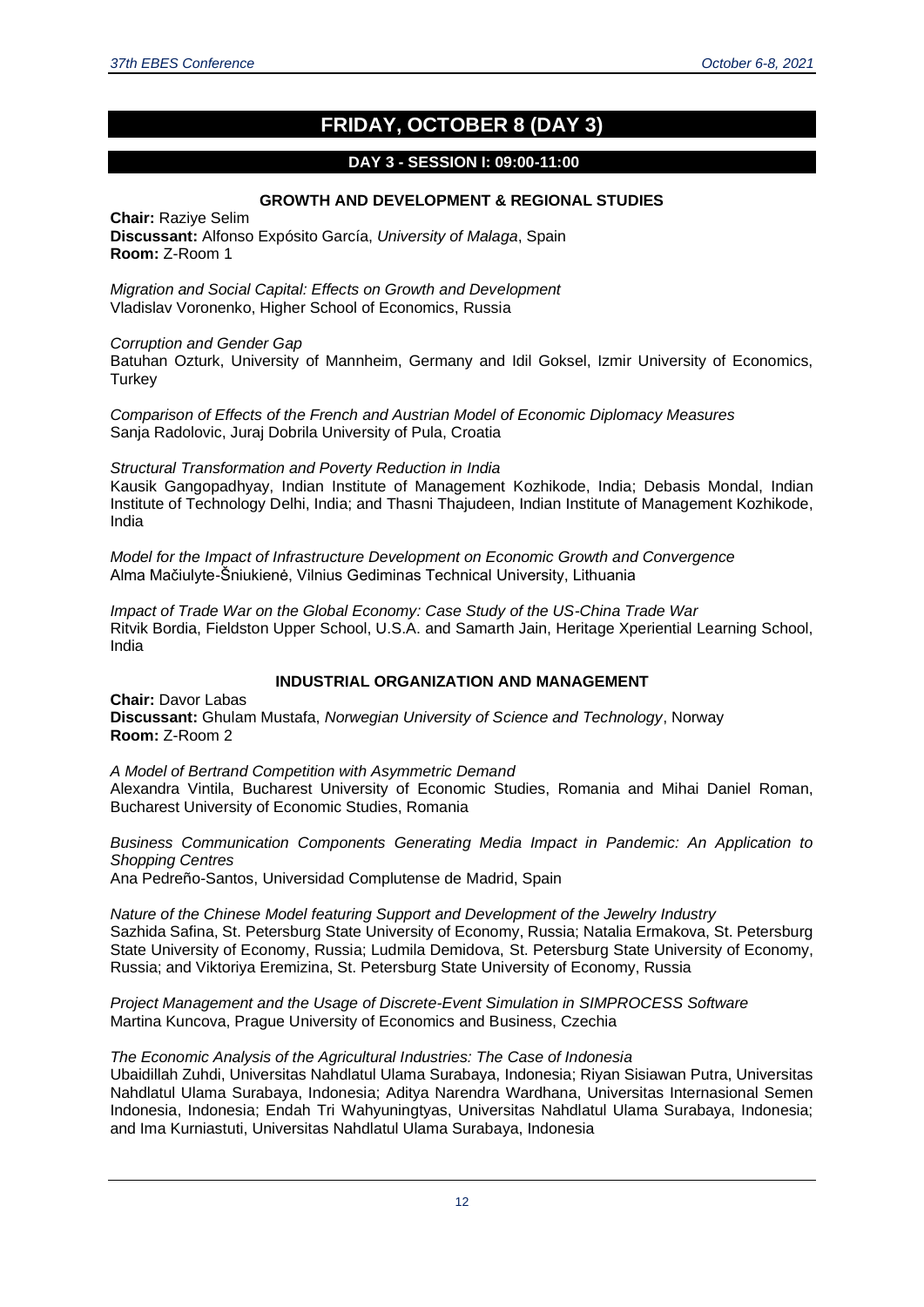*Key Determinants that Influence the Environmental Sustainability in Higher Learning Institutions in Malaysia (A Conceptual Paper)*

Padmashantini Padmanathan, Quest International University, Malaysia; Rohati Shafie, Quest International University, Malaysia; Ismail Reza Abd Rahman, Quest International University, Malaysia; Munaliza Jaimun, Quest International University, Malaysia; Anna Arokia Nathen, Quest International University, Malaysia; and Sharmila Thinagar, Quest International University, Malaysia

#### **LABOR ECONOMICS**

**Chair:** M. Ege Yazgan **Discussant:** Aleksandar Vasilev, *University of Lincoln*, U.K. **Room:** Z-Room 3

*Labor Market Efficiency and Youth Unemployment: Evidence from MENA and Other Regions* Wasseem Mina, United Arab Emirates University, U.A.E.

*Assessment of the Impact of the COVID-19 Pandemic on Selected Indicators of the European Labor Market using the Dynamic Time Warping* Krzysztof Dmytrów, University of Szczecin, Poland and Beata Bieszk-Stolorz, University of Szczecin, Poland

*Occupational Shifts and Skill Mismatch in Bad Times and Worse: Implications of Covid-19 for the UK Graduate Labor Market*

Catherine Robinson, University of Kent, U.K. and Michela Vecchi, Middlesex University Business School, U.K.

*The Nordic Model and its Neoliberal Shadow* Atle Midttun, Norwegian Business School, Norway

*Interfirm Collusion through Wage Agreements* Henrik Vetter, Royal Danish Library, Denmark

*Quality of School Service Delivery, Human Capital, and Child Labor: Empirical Evidence from Indonesia* Taufiq Carnegie Dawood, Fakultas Ekonomi dan Bisnis Universitas Syiah Kuala, Indonesia and Muhammad Ilhamsyah Siregar, Fakultas Ekonomi dan Bisnis Universitas Syiah Kuala, Indonesia

#### **BREAK: 11:00-11:15**

#### **DAY 3 - SESSION II: 11:15-13:15**

#### **CORPORATE GOVERNANCE**

**Chair:** Adam Zaremba **Discussant:** Conrado Diego García-Gómez, *University of Valladolid*, Spain **Room:** Z-Room 1

*Do Digitalization and Ecosystem Business Models Complement Each Other? Corporate Governance Perspective*

Ilya Ivaninskiy, National Research University Higher School of Economics, Russia and Irina Ivashkovskaya, National Research University Higher School of Economics, Russia

*Financial Architecture of Companies-Participants of Public-Private Partnerships in the Russian Federation*

Alexey Sergeevich Kharlamov, National Research University Higher School of Economics, Russia and Pavel Krasnobayev, National Research University Higher School of Economics, Russia

*How Board Busyness Affects Agency Costs and Shareholder Rights?* Xuehua Shao, The Australian National University, Australia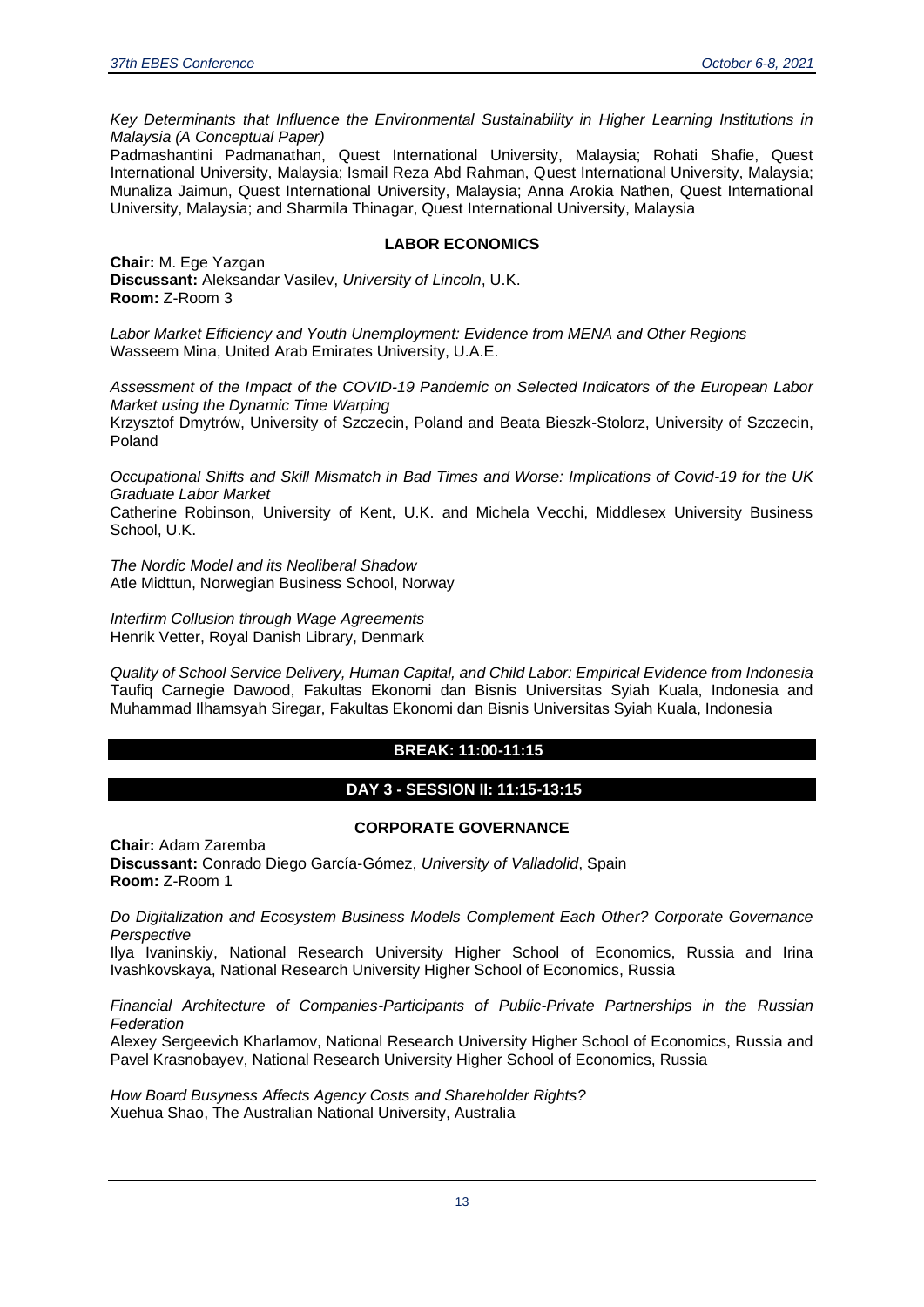*Board Regulation Effect on Government Owned Companies Performance*

Sagi Akron, University of Haifa, Israel; Daphna Brueller-Lubovsky, Bar-Ilan University, Israel; and Nir Brueller, Bar-Ilan University, Israel

*Corporate Social Responsibility and Financial Performance in Family and Nonfamily Firms. The Role of Collegial Leadership*

Paolo Tenuta, University of Calabria, Italy; Domenico Rocco Cambrea, Università Cattolica del Sacro Cuore, Italy; and Tonia Tassone, University of Calabria, Italy

*The Role of Technological Innovation on the Relationship between ESG Strategies and Firm Performance in SMEs: A Panel Data Analysis from Vietnam*

Tran Hue, Kyorin University, Japan and Miho Murashima, Rikkyo University, Japan

#### **MANAGEMENT AND TOURISM**

**Chair:** Evan Lau **Discussant:** Hala Hattab, *The British University in Egypt*, Egypt **Room:** Z-Room 2

*Digital Transformation: A Study of e-Marketing Strategies in the Hotel Industry* Christina Fung Kiu Lam, Singapore Institute of Technology, Singapore

*Memory Resilience and Sustainability: When Tourism and Art meet at the 'Cross' of Byzantium* Angela Besana, IULM University, Italy; Annamaria Esposito, IULM University, Italy; and Simona Moretti, IULM, Italy

*Using Game Theory to Explore Dynamic Elasticity in Tourism* Xuan Tran, University of West Florida, U.S.A.

*Analyzing the Impact of Dynamic Open Pricing in Hospitality Revenue Management* Hend Farahat Issa Farag, University of Rey Juan Carlos, Spain; Lydia Gonzalez González-Serrano, Universidad Rey Juan Carlos, Spain; and Pilar Talón-Ballestero, University of Rey Juan Carlos, Spain

*The Development of the Outsourced Facility Service Market in the EU 2008-18* Alexander Redlein, Vienna University of Technology, Austria and Eva Stopajnik, TU Wien, Austria

*Evolution of Management Control in Spanish Companies in the Face of Economic Crisis Situations* Luis Ramón Yanguas, BCD Travel, U.S.A. and Angela Andrea Caviedes Conde, Rey Juan Carlos University, Spain

#### **REGIONAL STUDIES**

**Chair:** Marco Alberto De Benedetto **Discussant:** Andrzej Cieslik, *University of Warsaw*, Poland **Room:** Z-Room 3

*Influence of the Timing of the Real Estate Sale Offer on the Market and the Duration of the Offer* Anna Gdakowicz, University of Szczecin, Poland and Ewa Putek-Szeląg, University of Szczecin, Poland

*Do Fiscal Policies Affect the Firms' Growth and Performance? Evidence from a Regional Study in the Dominican Republic*

Alessandra Amendola, University of Salerno, Italy; Marinella Boccia, University of Salerno, Italy; Gianluca Mele, World Bank, U.S.A.; and Luca Sensini, University of Salerno, Italy

*Environmentally Adjusted Productivity Change: Comparing Croatia with Other European Union Member States*

Djula Borozan, Josip Juraj Strossmayer University of Osijek, Croatia

*Macroeconomic Factors Affecting Malaysia Housing Price* Izzaamirah Ishak, UNITEN, Malaysia and Nur Ellya Natasya Binti Mohd Taib, UNITEN, Malaysia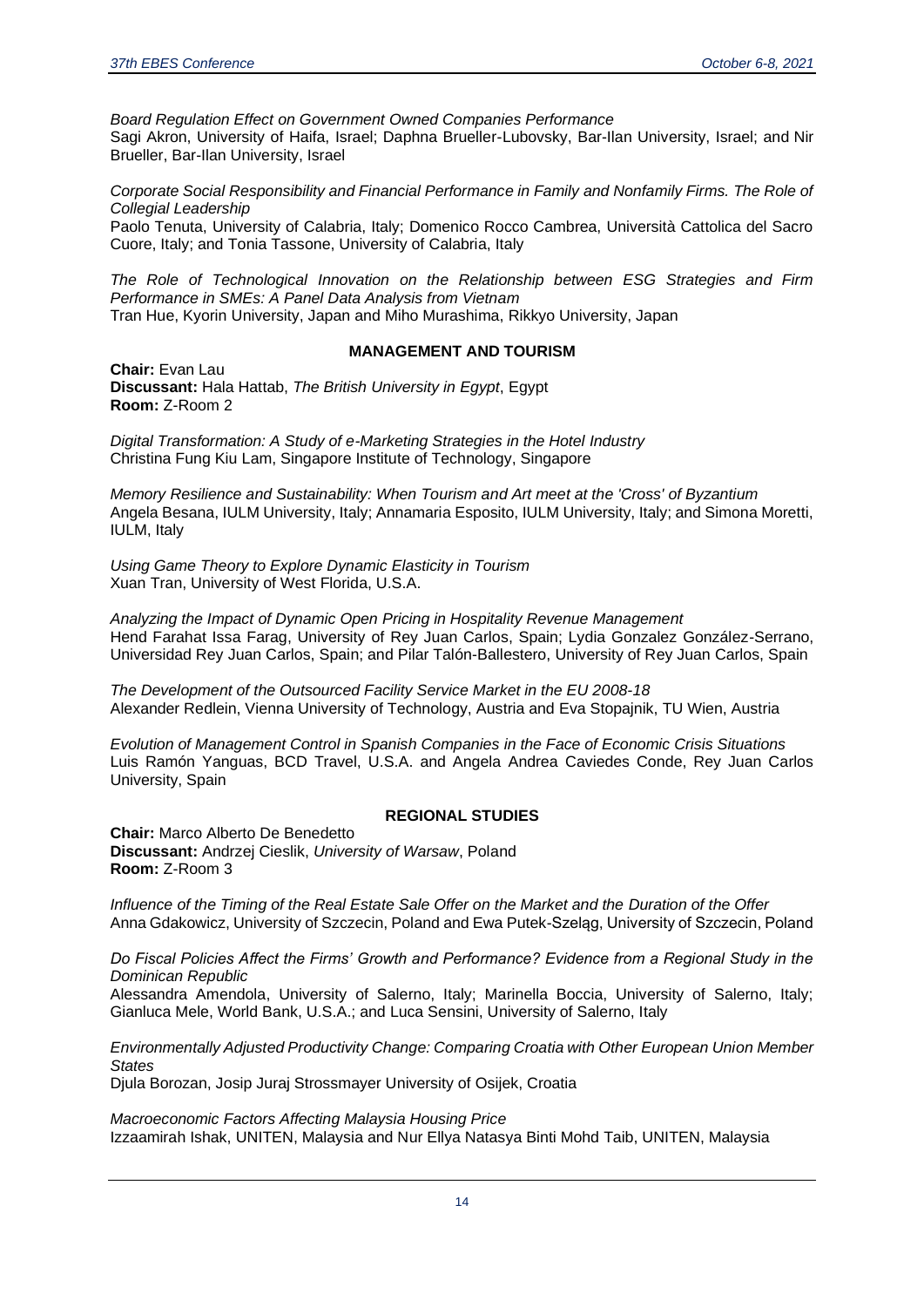*Determinants of Crude Palm Oil Exports Performance in Malaysia*

Anna Arokia Nathen, Quest International University, Malaysia; Sharmila Thinagar, Quest International University, Malaysia; Padmashantini Padmanathan, Quest International University, Malaysia; Rohati Shafie, Quest International University, Malaysia; Ismail Reza Abd Rahman, Quest International University, Malaysia; and Munaliza Jaimun, Quest International University, Malaysia

*Financing the Social Entrepreneurship: What about the Responsible Finance Industry in Morocco? Cooperatives' Case in Souss Massa Region*

Stiriba Latifa, High School of Business, Morocco and Khadija Angade, ENCG Agadir Ibn Zohr University, Morocco

#### **LUNCH: 13:15-14:15**

#### **DAY 3 - SESSION III: 14:15-16:15**

#### **GLO SESSION: FAMILY & HOUSEHOLD ECONOMICS**

**Chair:** Victoria Vernon, SUNY Empire State College & GLO, U.S.A. **Room:** Z-Room 1

*Infidelity*  Effrosyni Adamopoulou, University of Mannheim & GLO, Germany

*Female Genital Mutilation*

Sandrine Mesplé-Somps, Université Paris-Dauphine & GLO, France

*Time-Use Surveys*

Juan Carlos Campaña, Antonio de Nebrija University, Spain; José Ignacio Giménez-Nadal, University of Zaragoza, Spain; and José Alberto Molina, University of Zaragoza & GLO, Spain

*Household Food Expenditures and Diet Quality* Benjamin Scharadin, Colby College, U.S.A.

*Child Custody Laws and Household Outcomes* 

Daniel Fernandez-Kranz, IE Business School, Madrid, Spain and Jennifer Roff, Queens College and the Graduate Center, CUNY, U.S.A.

*Economics of Marriage Bars* 

Irene Mosca, Maynooth University & GLO, Ireland and Robert E. Wright, University of Glasgow & GLO, **Scotland** 

**EMPIRICAL STUDIES ON EMERGING ECONOMIES & FINANCIAL CRISIS**

**Chair:** Ender Demir **Discussant:** Conrado Diego García-Gómez, *University of Valladolid*, Spain **Room:** Z-Room 2

*Emerging Countries Sovereign Bond Spreads: Additional Factors Are at Play* Arjan Kadareja, University of New York, Tirana, Albania and Ardita Todri, Universitetit Aleksader Xhuvani, Albania

*Households' Consumption Pattern and Saving - Evidence for the First Year of the Covid-19 Pandemic in Bulgaria*

Mariella Nenova, Sofia University, Bulgaria

*Are Mutual Funds the Financial Vaccine for COVID-19?* Doron Nisani, University of Haifa, Israel; Mahmoud Qadan, University of Haifa, Israel; Or David, University of Haifa, Israel; and Sagi Akron, University of Haifa, Israel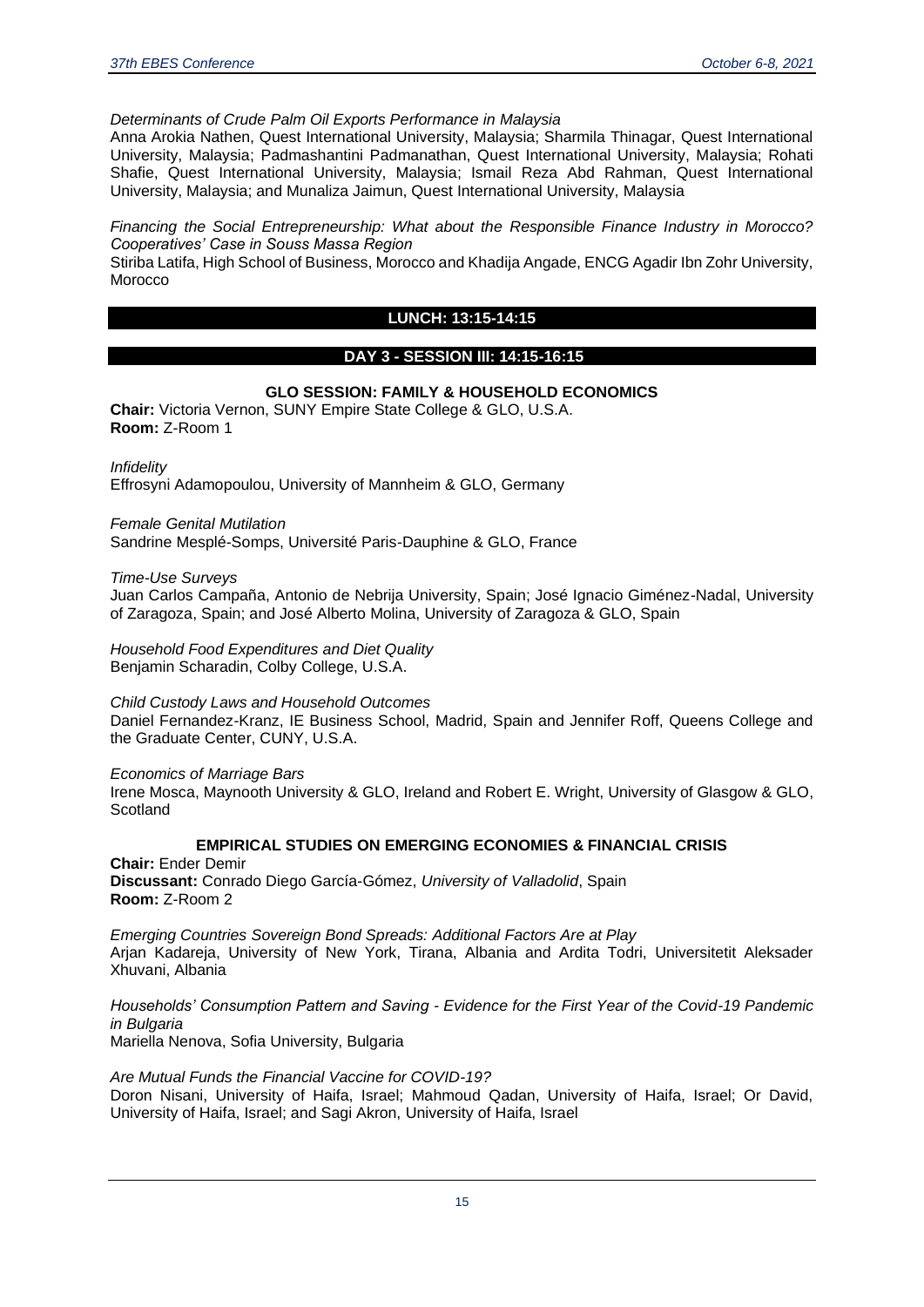*Insolvency Regulation and Pre-Crisis Alert as Self-Regulation: The Case of Italy* Alessandro Danovi, University of Bergamo, Italy

*The COVID-19 Pandemic and Financial Markets in Central and Eastern Europe: Macroeconomic Measures and International Policy Spillovers* Ewa Stawasz-Grabowska, University of Lodz, Poland; Wojciech Grabowski, University of Lodz, Poland;

*Market Crashes and Recoveries: The "Zero Risk Line" Approach* Riccardo Bramante, Università Cattolica del Sacro Cuore di Milano, Italy and Silvia Facchinetti, Università Cattolica del Sacro Cuore di Milan, Italy

#### **HUMAN RESOURCES & EDUCATION II**

**Chair:** Angela Besana **Discussant:** Emanuele Giovannetti, *Anglia Ruskin University*, U.K. **Room:** Z-Room 3

and Jakub Janus, Cracow University of Economics, Poland

*Gender Differences in Communication Styles: A Case Study of University Students in Thailand* Pichayalak Pichayakul, Chiang Mai University, Thailand

*The Missing Ingredient of Organizational Culture Scale in East Asia* Quan Hoang Nguyen Tran, University of Tartu, Estonia; Krista Jaakson, University of Tartu, Estonia; and Maaja Vadi, University of Tartu, Estonia

*Factors Determining the Choice of Continuing Education Courses for Nurses in Latvia* Daina Baidekalne, Riga East University Hospital, Latvia and Daiga Behmane, Riga Stradins University, Latvia

*How to Increase the Standard Employment of People with Disabilities?* Olga Rodriguez-Arnaldo, Universidad Politécnica de Cartagena, Spain and Sara Garcia-Perez, Spain

*Development of the Theme of Measuring the Affective Component of "Love of Work" on the Scale of a Protean Career Attitude with NVIVO: An Analytical Tool for Qualitative Research* Levi Nilawati, Atmajaya Catholic University of Indonesia & Gadjah Mada University, Indonesia; Gugup Kismono, Gadjah Mada University, Indonesia; Hani Handoko, Gadjah Mada University, Indonesia; and Reni Rosari, Gadjah Mada University, Indonesia

*Research Productivity in Economics and Business Disciplines in Emerging Economies: Insights from Kazakhstan*

Diana Amirbekova, Kazakh British Technical University, Kazakhstan and Timur Narbaev, Kazakh British Technical University, Kazakhstan

#### **BREAK: 16:15-16:30**

#### **DAY 3 - SESSION IV: 16:30-18:30**

#### **GLO SESSION: MIGRATION II**

**Chair:** Marina Murat, University of Modena and Reggio Emilia & GLO, Italy **Room:** Z-Room 1

*Migrant Health and Wellbeing* 

Jakub Lonsky, University of Liverpool & GLO, U.K. and Osea Giuntella, University of Pittsburgh & GLO, U.S.A.

*The Political Economy of Citizenship*  Kusum Mundra, Rutgers University & GLO, U.S.A.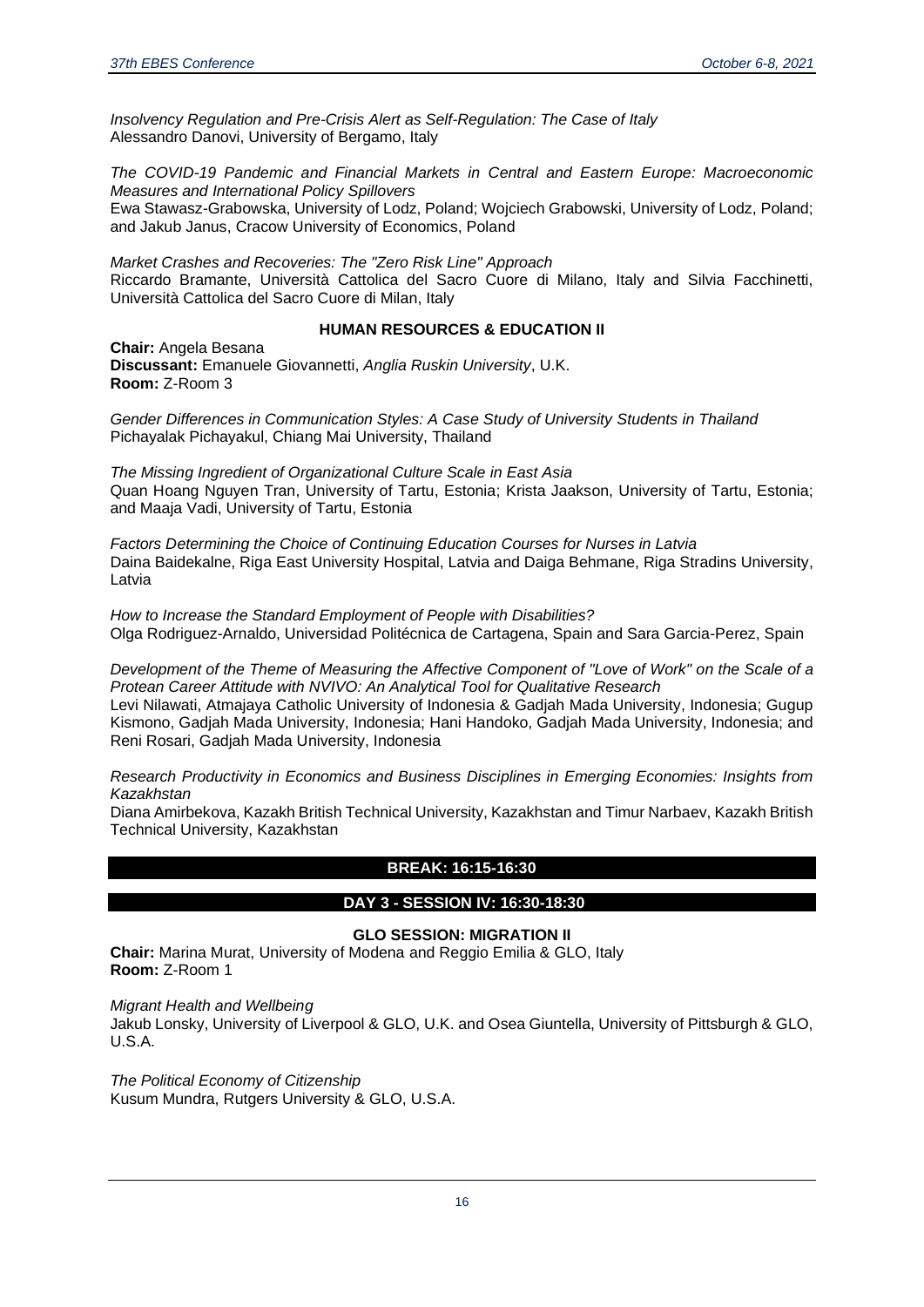*Naturalization, Citizenship, and Identity Documents*

Catalina Amuedo-Dorantes, University of California & GLO, U.S.A.; Anna Marie Kietzerow, Western Michigan University, U.S.A.; and Susan Pozo, Western Michigan University, U.S.A.

*Brain Drain or Gain* Stefanija Veljanoska, University of Rennes, France and Frederic Docquier, LISER & GLO, Luxembourg

*Time-Space Dynamics of Return and Circular Migration* Amelie Constant, Princeton University & GLO, U.S.A.

*Social Remittances* 

Michele Tuccio, Université Paris-Dauphine & GLO, France and Jackline Wahba, University of Southampton & GLO, U.K.

#### **ACCOUNTING/AUDIT & FINANCE**

**Chair:** Sagi Akron **Discussant:** Tony-Okeke Uchenna, *Coventry University*, U.K. **Room:** Z-Room 2

*The Effect of Aircraft Maintenance Scheduling on Maintenance Costs and Airline Profitability: Turkish Airlines Case*

Tamer Aksoy, Ibn Haldun University, Turkey and Berkcan Okan, Ibn Haldun University, Turkey

*Investors' Response to the Specific Capital Expenditure: Case Studies in The Banking Sector* Juniarti, Petra Christian University, Indonesia and Agus Arianto Toly, Petra Christian University, Indonesia

*Market Concentration of Audit Services Provided to Public Interest Entities: Empirical Evidence from the Czech Republic*

Richard Stiebal, Prague University of Economics and Business, Czechia and Michal Šindelář, Prague University of Economics and Business, Czechia

*Capital Budgeting Analysis of LPG Production Optimization Project in Indonesia – A Case Study* Robby Sukma Dharmawan, PT Badak NGL, Indonesia and Ana Noveria, Institut Teknologi Bandung, Indonesia

*Activity Based Costing Method: Cost Measurement in an Italian Service Company* Antonella Cugini, Università della Valle d'Aosta, Italy and Vanessa Caprioglio, Università della Valle d'Aosta, Italy

*Predicting IPO Underpricing using Machine Learning* Răzvan Ioan Tătaru, Bucharest University of Economic Studies, Romania

#### **MANAGEMENT**

**Chair:** Ralph Sonenshine **Discussant:** Virginia Bodolica, *American University of Sharjah*, U.A.E. **Room:** Z-Room 3

*Individual Factors in Electronic Negotiations - Is There an Individual X Channel Fit that Predicts Negotiation Outcomes?* Wolfram Lipp, Technical University Munich, Germany

*Pathways between Dominance and Goodwill: Changing the Perspective for Successful Stakeholder Integration* Maximilian Geyr, Ludwig Maximilian University Munich, Germany